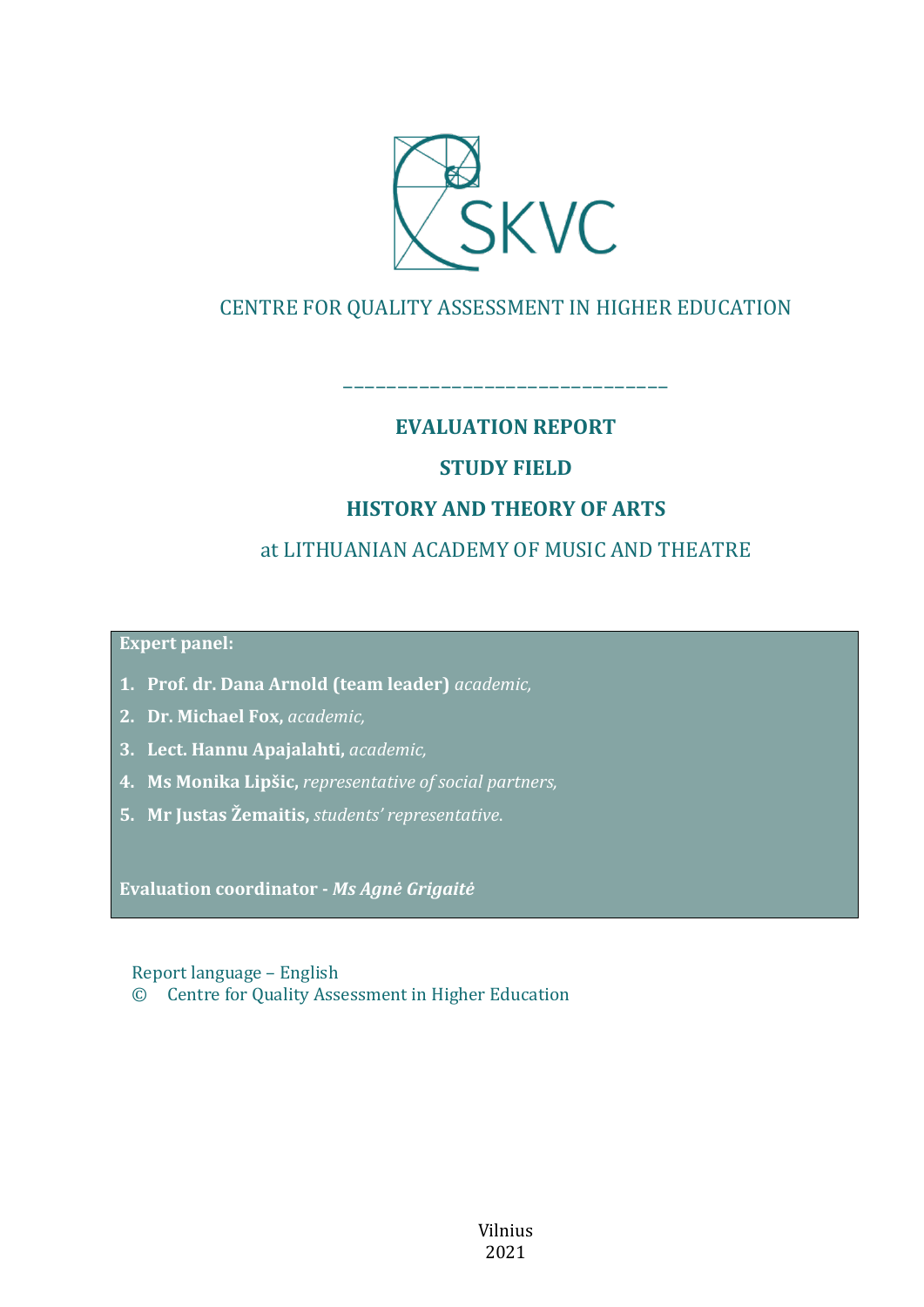# **Study Field Data**

| Title of the study programme                                         | Programme "Art Theory <sup>1</sup> "               |  |
|----------------------------------------------------------------------|----------------------------------------------------|--|
| State code                                                           | 6211NX004                                          |  |
| Type of studies                                                      | University cycle studies                           |  |
| Cycle of studies                                                     | Second cycle studies                               |  |
| Mode of study and duration (in years)                                | Full-time studies (2)                              |  |
| Credit volume                                                        | 120                                                |  |
| Qualification<br>and<br>(or)<br>degree<br>professional qualification | <b>Master of Humanities</b>                        |  |
| Language of instruction                                              | Lithuanian                                         |  |
| Minimum education required                                           | Higher university education (Bachelor's<br>Degree) |  |
| date of the<br>study<br>Registration<br>programme                    | 28-07-2005                                         |  |

<sup>1</sup> This study programme consists of three specialisations: Ethnomusicology, Musicology, Theatreand Film Studies

<u>.</u>

–––––––––––––––––––––––––––––––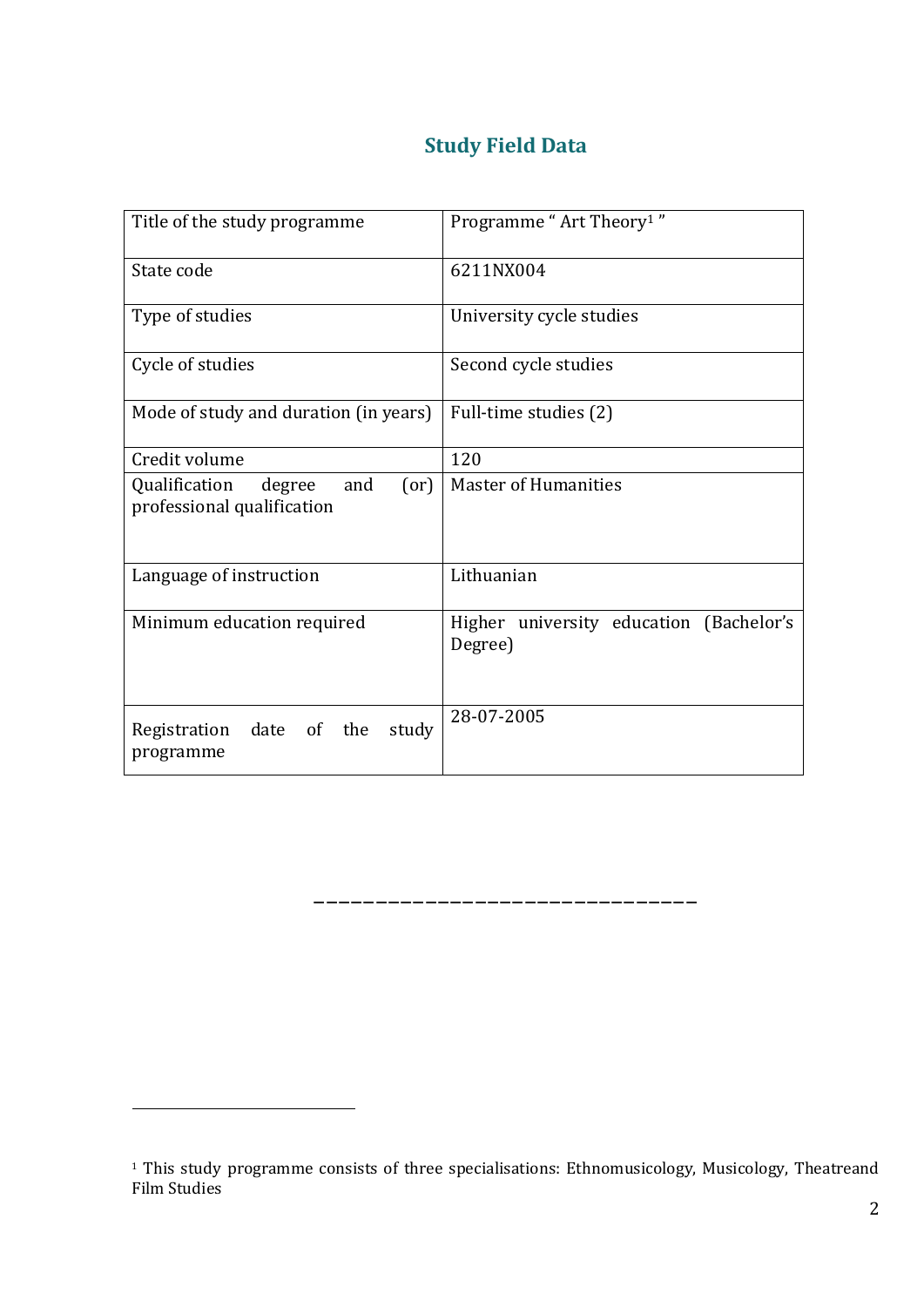| 1.4. BACKGROUND OF STUDY FIELD/STUDY FIELD PLACE AND SIGNIFICANCE IN HEI  5 |  |
|-----------------------------------------------------------------------------|--|
|                                                                             |  |
|                                                                             |  |
|                                                                             |  |
|                                                                             |  |
|                                                                             |  |
| 3.4. STUDYING, STUDENT PERFORMANCE AND GRADUATE EMPLOYMENT  17              |  |
|                                                                             |  |
|                                                                             |  |
|                                                                             |  |
|                                                                             |  |
|                                                                             |  |
|                                                                             |  |

# **CONTENTS**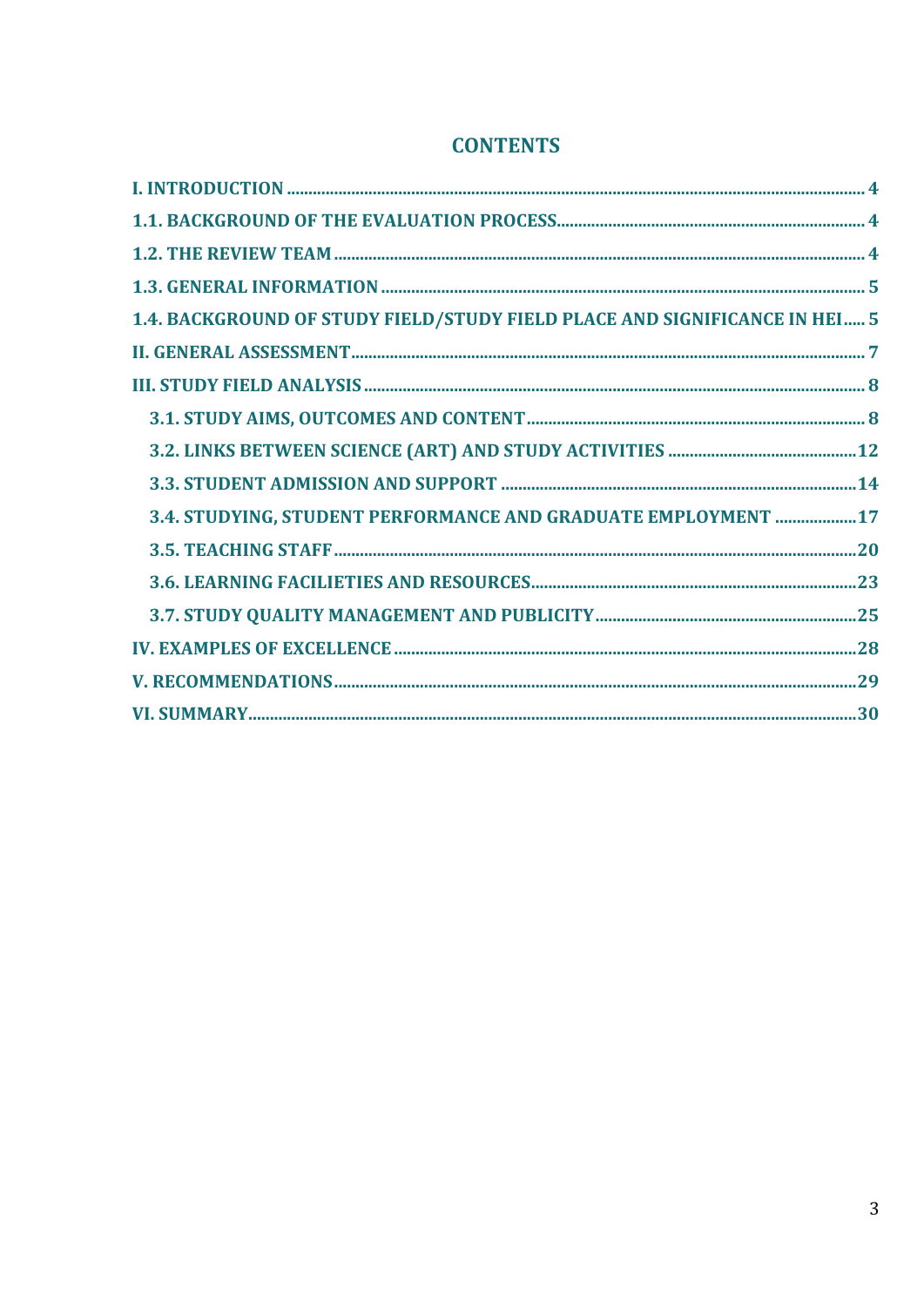# **I. INTRODUCTION**

#### **1.1. BACKGROUND OF THE EVALUATION PROCESS**

<span id="page-3-1"></span><span id="page-3-0"></span>The evaluation of study fields is based on the Methodology of External Evaluation of Study Fields approved by the Director of the Centre for Quality Assessment in Higher Education (hereafter – SKVC) 31 December 2019 Order [No. V-149.](https://e-seimas.lrs.lt/portal/legalAct/lt/TAD/5343ad922c0e11ea8f0dfdc2b5879561)

The evaluation is intended to help higher education institutions to constantly improve their study process and to inform the public about the quality of studies.

The evaluation process consists of the main following stages: *1) self-evaluation and self-evaluation report prepared by Higher Education Institution (hereafter – HEI); 2) visit of the review team at the higher education institution; 3) production of the evaluation report by the review team and its publication; 4) follow-up activities.* 

On the basis of this external evaluation report of the study field SKVC takes a decision to accredit study field either for 7 years or for 3 years. If the field evaluation is negative then the study field is not accredited.

The study field and cycle is **accredited for 7 years** if all evaluation areas are evaluated as 'exceptional' (5 points), 'very good' (4 points) or 'good' (3 points).

The study field and cycle is **accredited for 3 years** if one of the evaluation areas was evaluated as 'satisfactory' (2 points).

The study field and cycle **is not accredited** if at least one of evaluation areas was evaluated as 'unsatisfactory' (1 point).

#### **1.2. THE REVIEW TEAM**

<span id="page-3-2"></span>The review team was assigned according to the Experts Selection Procedure (hereinafter referred to as the Procedure) as approved by the Director of Centre for Quality Assessment in Higher Education on 31 December 2019 [Order No. V-149.](https://e-seimas.lrs.lt/portal/legalAct/lt/TAD/5343ad922c0e11ea8f0dfdc2b5879561) The Review Visit to the HEI was conducted by the team on *10/12/2020.*

- **1. Prof. dr. Dana Arnold (team leader)** *the University of East Anglia, Professor of Art History, United Kingdom.*
- **2. Dr. Michael Fox,** *Limerick School of Art and Design, Senior Lecturer and Programme Co-ordinator Year One Art and Design Core Year, Ireland*
- **3. Lect. Hannu Apajalahti,** *Sibelius Academy / University of the Arts Helsinki, Lecturer of Music Theory, Finland.*
- **4. Ms Monika Lipšic,** *VIDEOGRAMS. International Kaunas Film Festival (artists' film festival), Program curator, Lithuania.*
- **5. Mr Justas Žemaitis,** *student of Vilnius University, Master study programme Religious Studies, Lithuania*.

4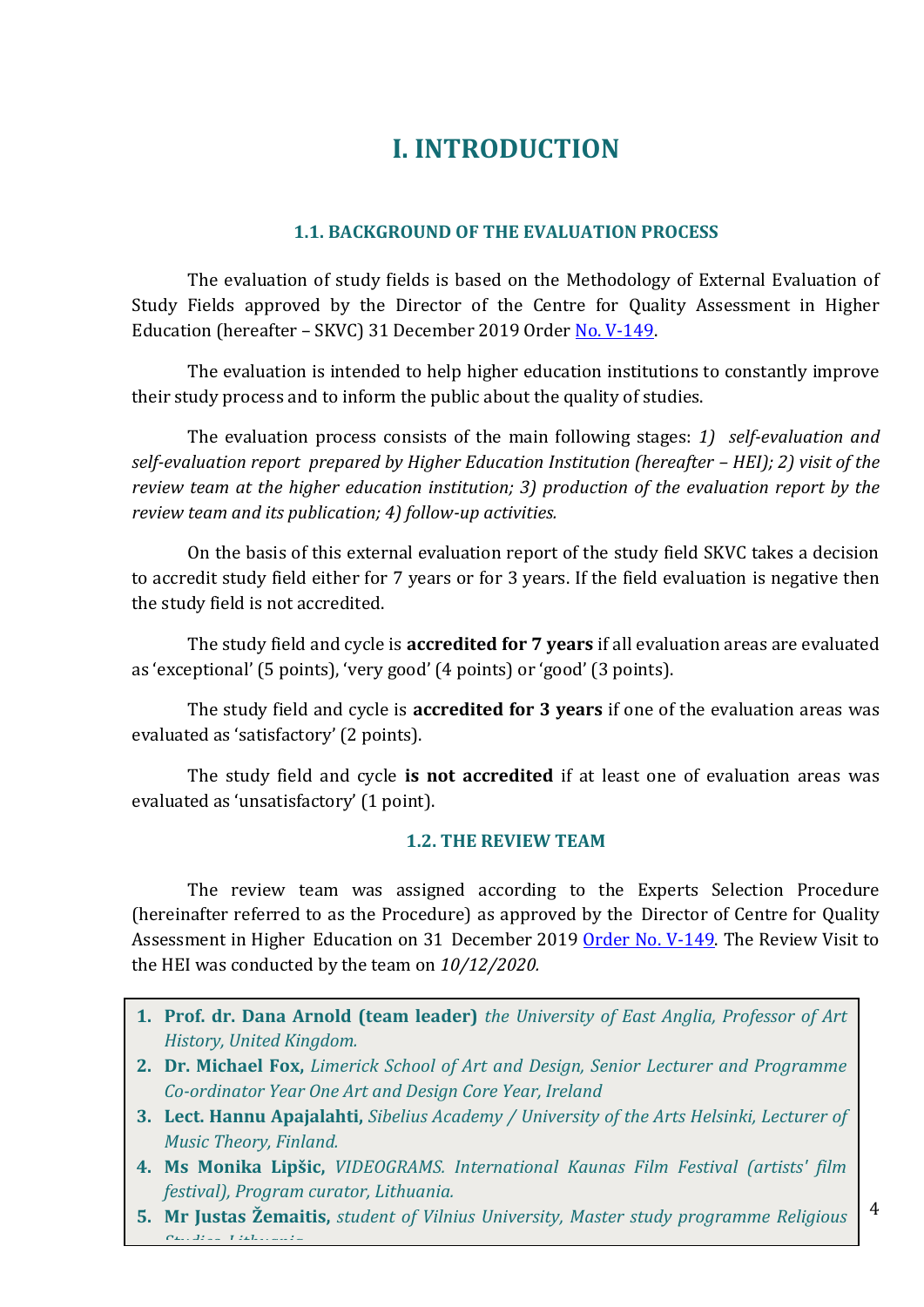#### **1.3. GENERAL INFORMATION**

<span id="page-4-0"></span>The documentation submitted by the HEI follows the outline recommended by the SKVC. Along with the self-evaluation report and annexes, the following additional documents have been provided by the HEI before, during and/or after the site-visit:

| No. | Name of the document                                                                                                                                    |
|-----|---------------------------------------------------------------------------------------------------------------------------------------------------------|
| 1.  | "LITHUANIAN ACADEMY OF MUSIC AND THEATRE Study Field: HISTORY AND<br>THEORY OF ART (N15) SELF-EVALUATION REPORT" (henceforth abbreviated<br>as the SER) |
| 2.  | "Lithuanian Academy of Music and Theatre (LMTA) Learning facilities and<br>resources"                                                                   |
| 3.  | Two additional examples of "Learning Agreement for studies" ("University of<br>Helsinki" and "Lyon Conservatoire National Superieur Musique et Danse")  |
| 4.  | An additional example of "Learning Agreement for traineeships" ("Art.eria<br>Gallery")                                                                  |
| 5.  | Examples of theses.                                                                                                                                     |

#### <span id="page-4-1"></span>**1.4. BACKGROUND OF STUDY FIELD/STUDY FIELD PLACE AND SIGNIFICANCE IN HEI**

The Lithuanian Academy of Music and Theatre (henceforth abbreviated as the LMTA or the Academy) is a public tertiary higher education institution founded in 1933. The founder of the Academy is the Parliament of the Republic of Lithuania. The Academy is a specialised higher education institution that delivers studies in arts, as well as art history and theory. It trains professional music, theatre, film and dance artists and researchers. The Academy currently hosts about 1000 students in three study cycles. The Academy has three faculties, two of which are based in Vilnius, one in Klaipėda. In the European context, the size of the Academy as a stand-alone higher education art institution is average.

The mission of the Academy is to ensure sustainable development of art and art research, participate in the shaping of the national artistic education and cultural policy, foster spiritual harmony and national identity in society, educate the most artistically gifted young people into creative, proactive, entrepreneurial members of society who are open to Lithuania and the world.

The study field of History and Theory of Art consists of only one second cycle study programme, "Art Theory" (state code 6211NX004) (hereafter – programme). It is in the field of the humanities which comprises research in a number of art branches (fine arts, architecture, music, theatre, dance film and others). It is the only study programme in the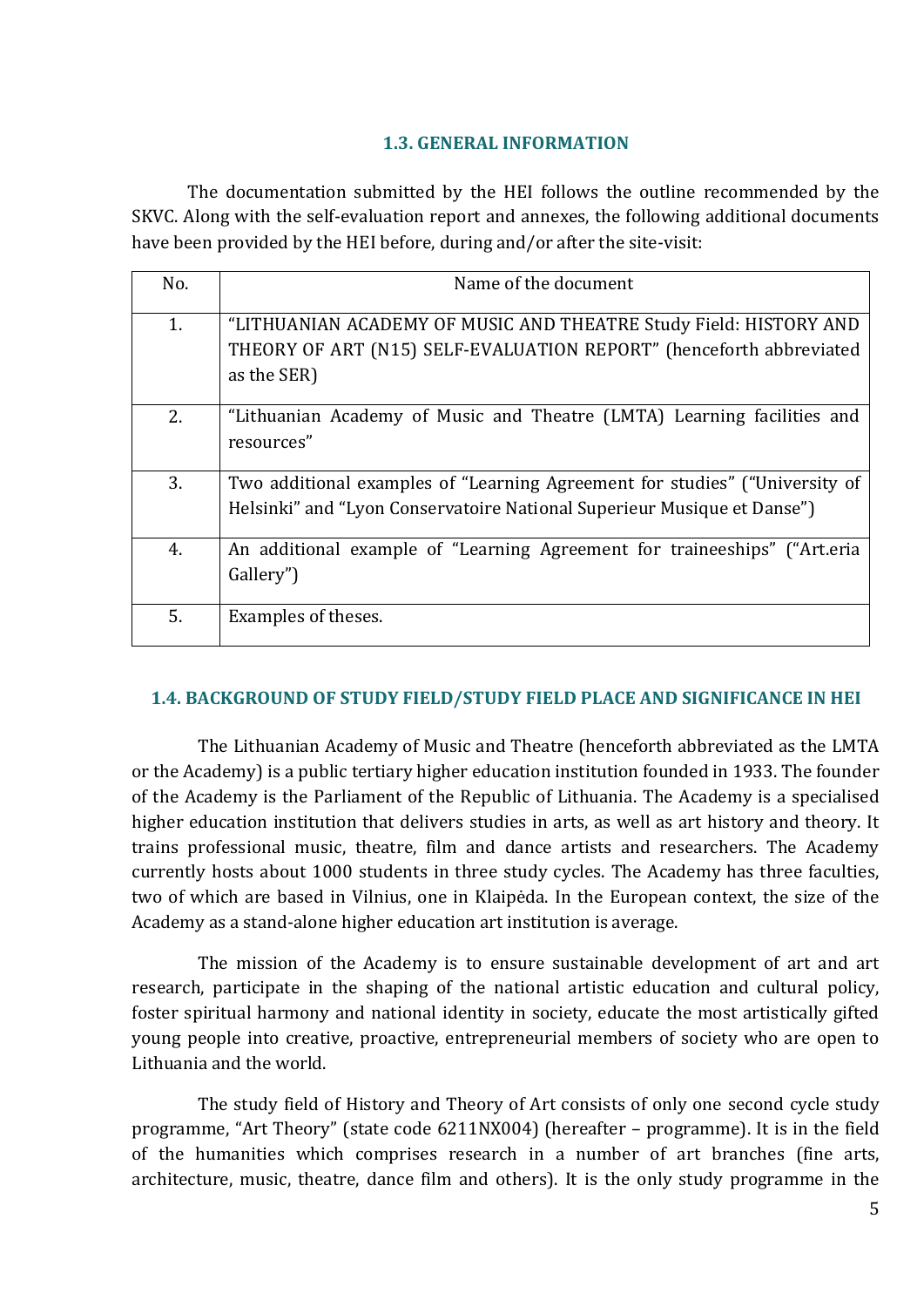Academy that trains art historians and theorists. It aims to train them in an interdisciplinary context.

The study programme is a small one with only 10 enrolled students (2019) in total. It consists of three specialisations, formerly separate study programmes: Musicology, Ethnomusicology, and Theatre and Film Studies which were merged in 2019. This is the first evaluation of the programme in its current form.

The responsibilities in the delivery of the programme are multipolar. The programme specialisations are coordinated and their quality is monitored by the heads of respective departments: Ethnomusicology, Music Theory, Music History, Art History and Theory.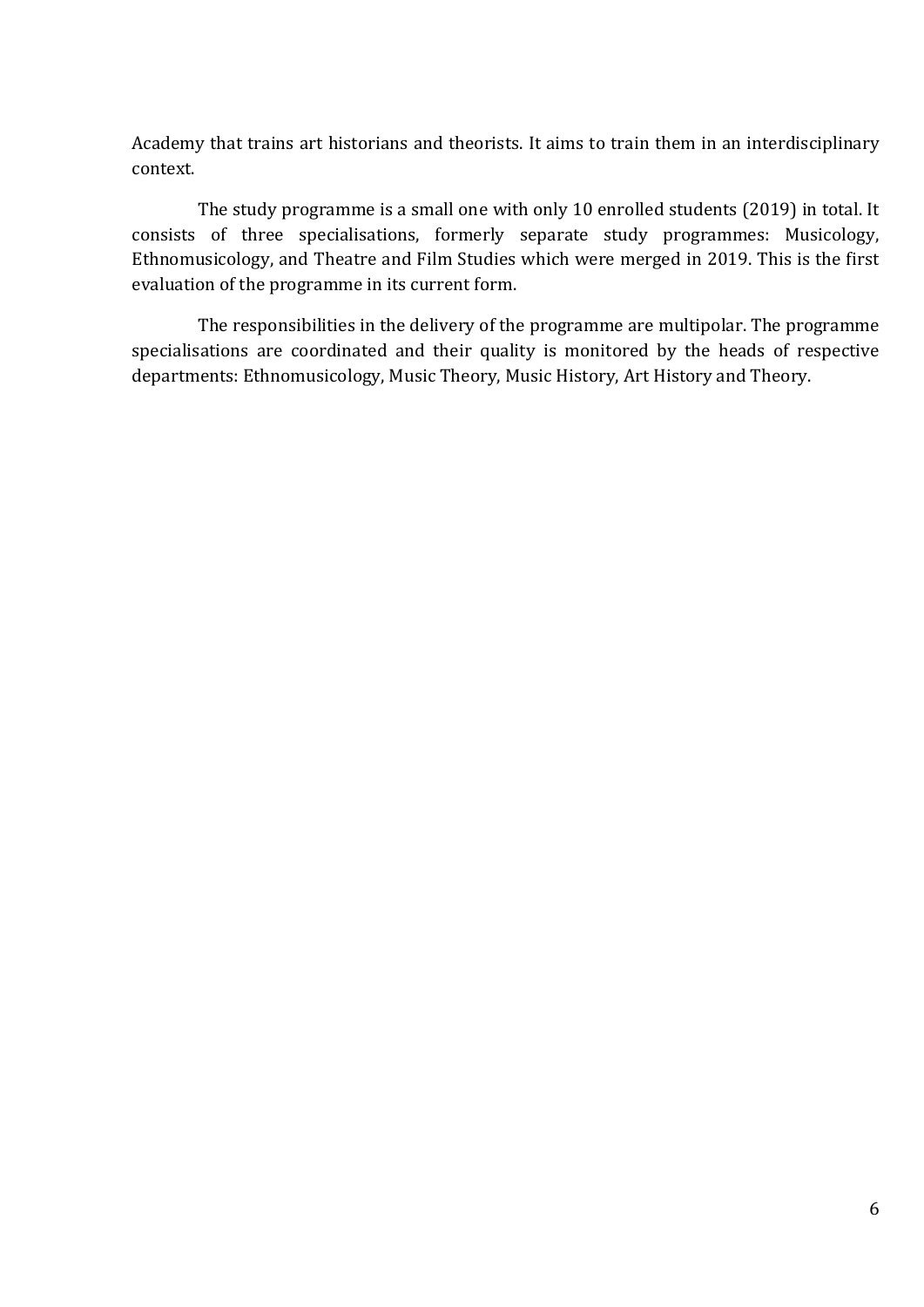# **II. GENERAL ASSESSMENT**

<span id="page-6-0"></span>*History and Theory of Arts* study field and **second cycle** at Lithuanian Academy of Music and Theatre is given **positive** evaluation.

*Study field and cycle assessment in points by evaluation areas*.

| No. | <b>Evaluation Area</b>                                | <b>Evaluation of</b><br>an area in<br>points* |
|-----|-------------------------------------------------------|-----------------------------------------------|
| 1.  | Study aims, outcomes and content                      | 4                                             |
| 2.  | Links between science (art) and study activities      | $\overline{4}$                                |
| 3.  | Student admission and support                         | $\overline{4}$                                |
| 4.  | Studying, student performance and graduate employment | $\overline{4}$                                |
| 5.  | Teaching staff                                        | $\overline{4}$                                |
| 6.  | Learning facilities and resources                     | $\overline{4}$                                |
| 7.  | Study quality management and publicity                | 3                                             |
|     | Total:                                                | 27                                            |

\*1 (unsatisfactory) - there are essential shortcomings that must be eliminated;

2 (satisfactory) - meets the established minimum requirements, needs improvement;

3 (good) - the field develops systematically, has distinctive features;

4 (very good) - the field is evaluated very well in the national and international context, without any deficiencies;

5 (exceptional) - the field is exceptionally good in the national and international context/environment.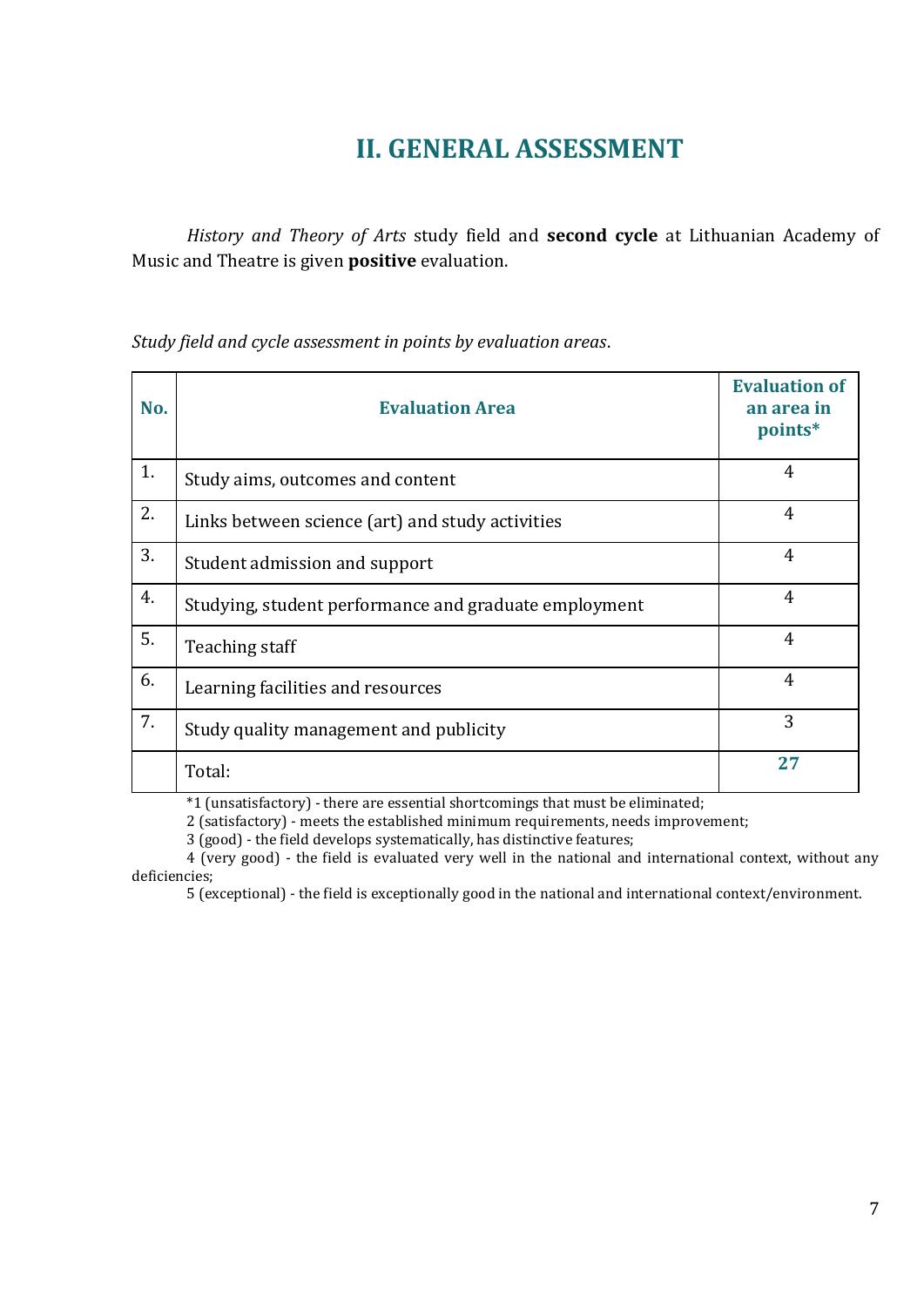# **III. STUDY FIELD ANALYSIS**

#### **3.1. STUDY AIMS, OUTCOMES AND CONTENT**

<span id="page-7-1"></span><span id="page-7-0"></span>*Study aims, outcomes and content shall be assessed in accordance with the following indicators:* 

## *3.1.1. Evaluation of the conformity of the aims and outcomes of the field and cycle study programmes to the needs of the society and/or the labour market (not applicable to HEIs operating in exile conditions).*

## *(1) Factual situation*

The only study programme within the Study Field of History and Theory of Art at the LMTA is the second cycle programme "Art Theory". It consists of three specialisations, formerly separate study programmes: Musicology, Ethnomusicology, and Theatre and Film Studies. The programme aims to train musicologists, ethnomusicologists, theatre and film historians and theorists in an interdisciplinary context.

Professional activities of the graduates include research of art and cultural heritage as well as impact on art processes and management. Graduates of the programme may hold different positions in cultural and educational institutions, media, and other areas related to culture in the public, non-governmental or private sectors.

## *(2) Expert judgement/indicator analysis*

Based on the information provided in the SER, related documentation, and discussions with the staff and social partners the panel agrees that the rationale for the study field is adequate and the compliance with the needs of the society and the labour market is substantiated. Specialists educated in the programme are very much in demand and graduates of the programme gain good employability and their skills meet the needs of employers and social partners. During the discussions the panel was confirmed that the graduates are widely employed in cultural institutions and clearly meet needs of the society.

During the online meeting with alumni, employers and other social partners some remarks were raised concerning students' lack of training in communication and management skills as well as entrepreneurship skills.

# *3.1.2. Evaluation of the conformity of the field and cycle study programme aims and outcomes with the mission, objectives of activities and strategy of the HEI.*

*(1) Factual situation*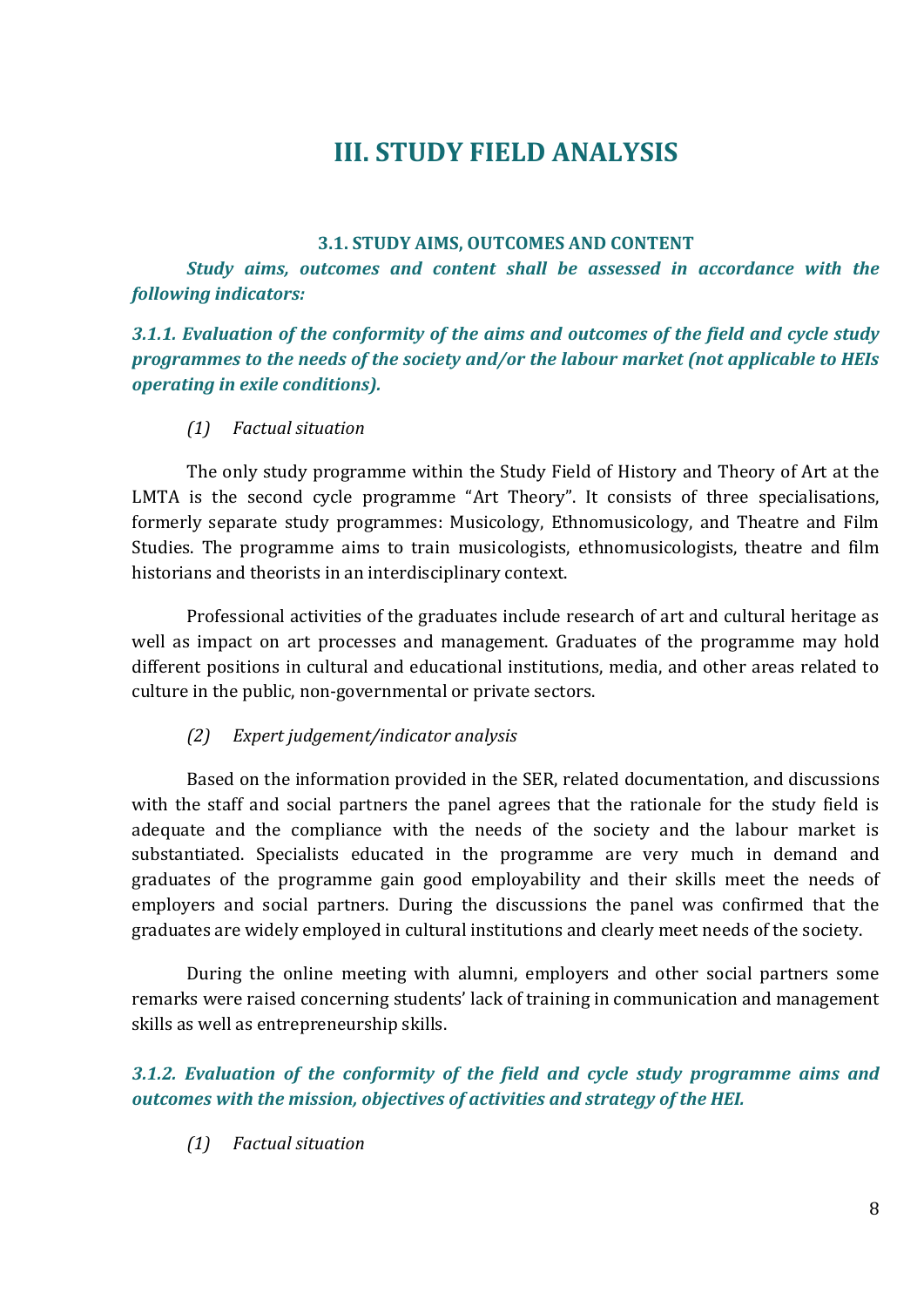The LMTA is a specialised higher education institution that delivers studies in arts and art history and theory. It trains professional artists and art researchers. Its mission is to ensure development of art and art research. The mission, vision, and strategic frame are clearly presented in the SER. They are strongly assimilated within the university community.

#### *(2) Expert judgement/indicator analysis*

The panel fully agrees that the study field conforms very well with the mission, objectives of activities and strategy of the LMTA. The Academy is mainly focused on training professional artists. In the discussion with the senior management and members of the faculty administration, the panel was informed that the programme is important in the context of academia as a research dimension that can be added to artistic practice. The panel is in agreement with the conception that research of the arts is an organic part of a modern art university.

# *3.1.3. Evaluation of the compliance of the field and cycle study programme with legal requirements.*

#### *(1) Factual situation*

The study plan of the programme is presented in the SER and annexes. The MA Studies consists of 120 ECTS which is equal to 3200 study hours, 85 ECTS for study field, 5 ECTS for university specified or optional studies, 30 ECTS for final thesis, about 14% of the total contact teaching hours. Studies are outlined according to the Description of General Requirements for the Provision of Studies (hereafter - Description of General Study Requirements) approved by [Order No. V-1168](https://e-seimas.lrs.lt/portal/legalAct/lt/TAD/a4caf862ced511e6a476d5908abd2210) of the Minister of Education and Science of the Republic of Lithuania of 30 December 2016 and the Descriptor of the Study Field of History and Theory of Art (hereafter – Descriptor of Study Field) approved by [Order No V-825](https://e-seimas.lrs.lt/portal/legalAct/lt/TAD/e391e2904cf711e5a4ad9dd3e7d17706?jfwid=nz8qn8hgk) of the Minister of Education and Science of the Republic of Lithuania of 23 July 2015. The SER and its annexes describe the principles of composition of study credits.

#### *(2) Expert judgement/indicator analysis*

The panel agrees that the programme is compliant with the legal requirements and meets the standards.

## *3.1.4. Evaluation of compatibility of aims, learning outcomes, teaching/learning and assessment methods of the field and cycle study programmes.*

## *(1) Factual situation*

Learning outcomes of the programme subjects are presented in the SER and its annexes. The aim of the study programme is to train highly-qualified researchers and theorists who are able to initiate and carry out various research and art projects, conduct scientific and/or applied research initiated by themselves.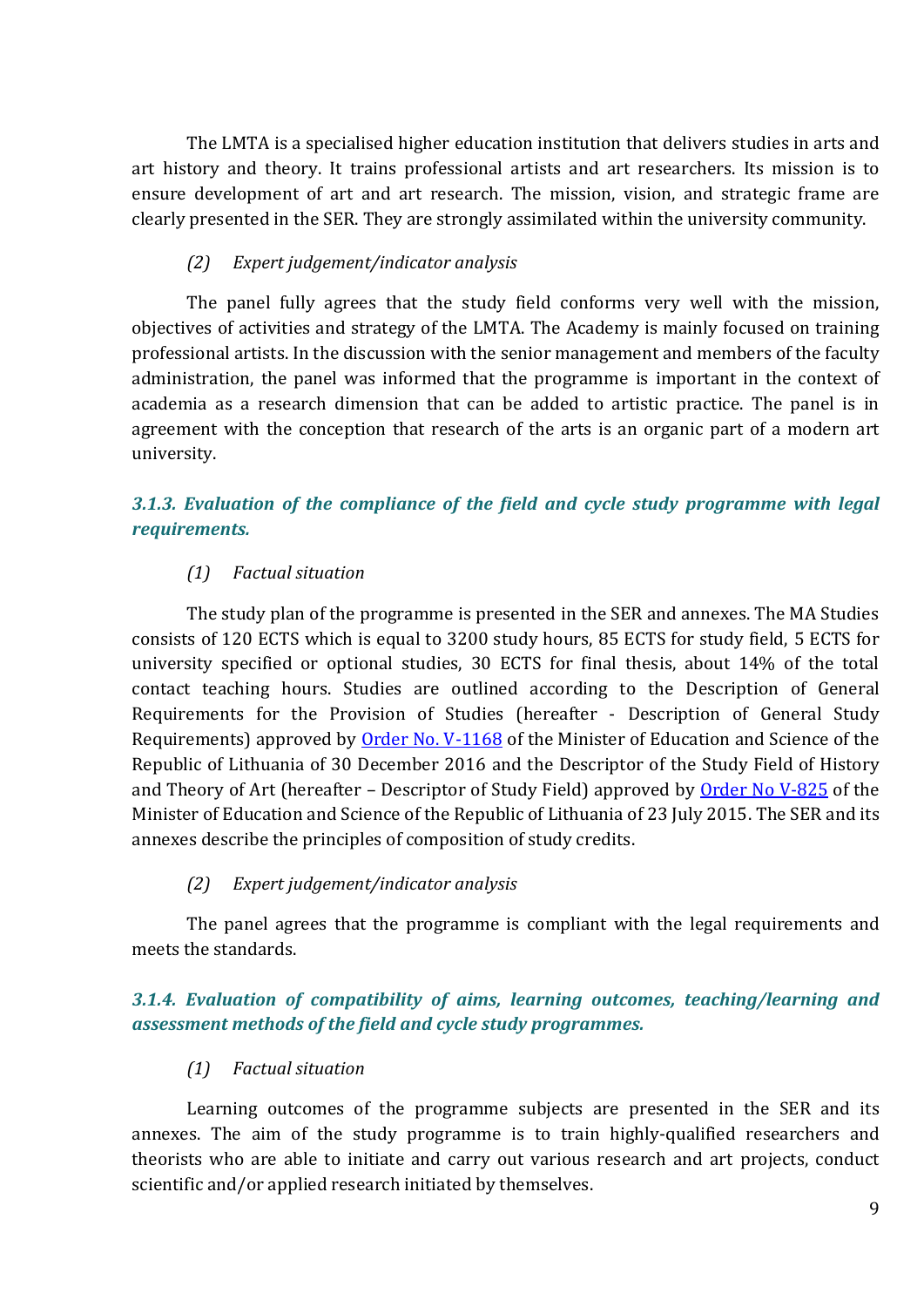Links between the aim, intended learning outcomes and study programme subjects/modules in the study programme are presented in the SER annex 3. Learning outcomes are divided in five different areas which include in total 19 learning outcomes.

An example how subject modules are linked to learning outcomes: "Knowledge and its application" is formulated as follows: "Graduates will be able to name and critically evaluate the patterns of a specific cultural (ethnic and professional) and artistic (music, theatre, cinema) phenomenon, period or problem, and relate them to the latest research results and theoretical assumptions." The learning outcomes are then linked to 16 subject modules out of which four are subjects for all specializations and others are courses of certain specializations. Most of the subject modules are linked to several learning outcomes. For example the subject module "Trends and Research Methodology of Ethnomusicology" is linked with 10 different learning outcomes. The subject module "Contemporary Theories of Art History and Theatre Studies" is linked with seven learning outcomes.

The teaching/learning methods of the study programme are described in the SER and its annex 1. They include lectures, seminars, practical training in groups, consultations and individual lectures. The assessment methods applied in the studies are described in the SER. They include e.g. active participation during classes, performance and presentation of practical tasks, and exams.

#### *(2) Expert judgement/indicator analysis*

Taken into account that the programme consists of two rather different kinds of approaches to the arts (musicology/ethnomusicology and film studies), most of the learning outcomes documented in the annex 3 are quite general in nature. However, the panel is satisfied with the compatibility of general programme aims, learning outcomes, teaching/learning and assessment methods of the study programme.

The content of the subject modules are described on a very general level which may be seen also as a result of the interdisciplinary approach which is quite open-ended concept as such. The actual content of the study subjects could be more transparent. However, it came out during the online discussion with students that they were in general quite satisfied with the programme aims and contents of the study subjects, and how they are delivered. As one student put it: "Great opportunity for practitioners, looking at art history." The interdisciplinary approach was in general appreciated.

## *3.1.5. Evaluation of the totality of the field and cycle study programme subjects/modules, which ensures consistent development of competences of students.*

#### *(1) Factual situation*

The SER gives sufficient detail for the study field. Consistency of the field study programme content is evaluated. Programme specialisation subjects and/or modules are interrelated, extend and supplement each other.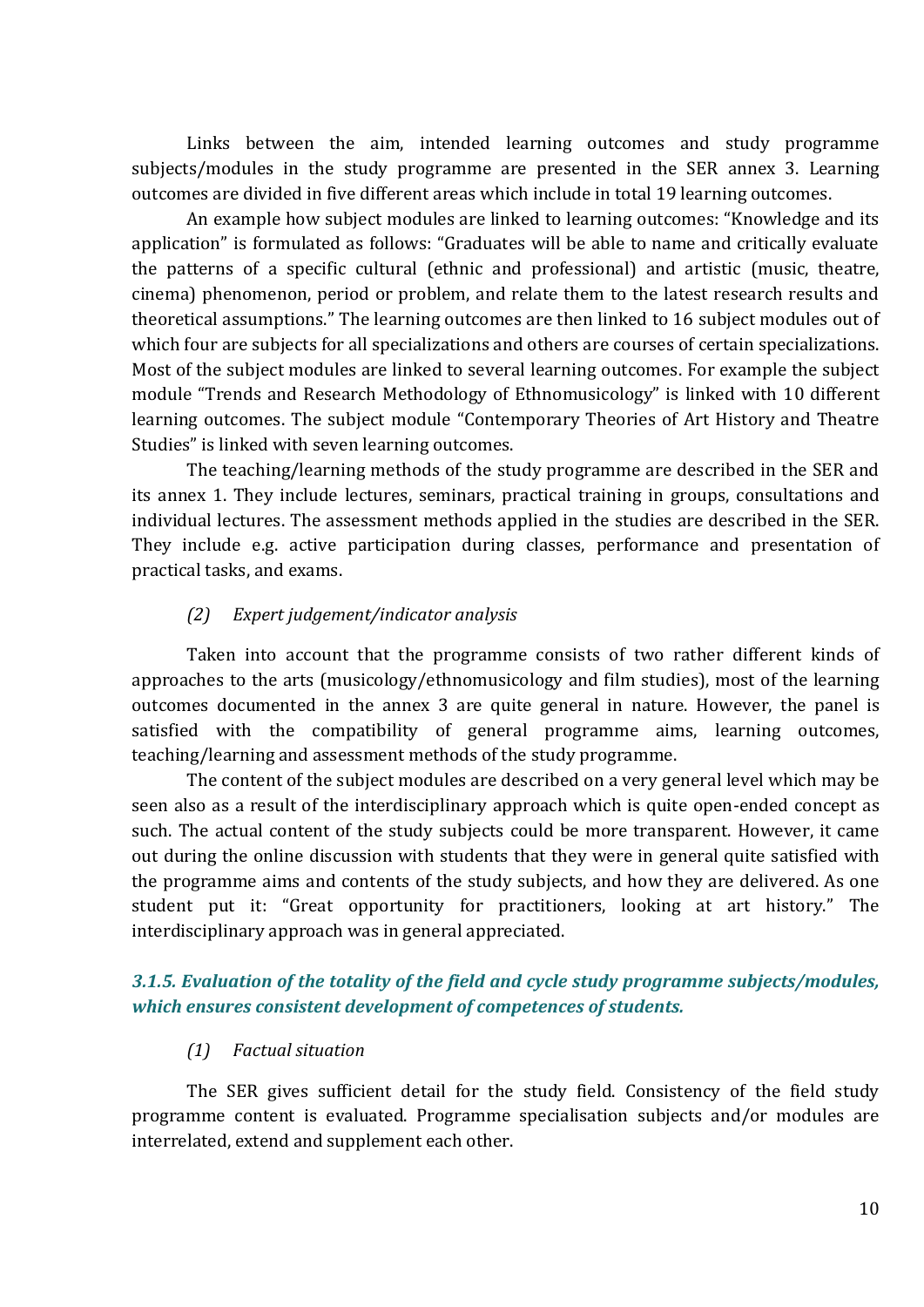According to the SER, in the first year of studies, students study the subjects which provide them with professional knowledge based on the results of fundamental scientific and applied research. In the second year of studies, students study the subjects which expand, deepen and help to apply their knowledge and abilities in scientific and/or applied research. Studies are completed and achieved learning outcomes are consolidated in the Final Master's Thesis.

#### *(2) Expert judgement/indicator analysis*

The programme offers students substantial selection of courses for development of their abilities to apply knowledge when conducting research.

The programme offers a wide range of interdisciplinary approaches which benefits the students' overall possibilities to widen their knowledge within the arts field in general.

From the documentation and discussions with staff, students, alumni, and social partners during the online visit, the panel is in agreement that the study programme ensures consistent development of student competencies.

## *3.1.6. Evaluation of opportunities for students to personalise the structure of field study programmes according to their personal learning objectives and intended learning outcomes.*

#### *(1) Factual situation*

The programme offers three different areas for specialisation: musicology, ethnomusicology, and theatre and film studies. Students may also choose study subjects in the field of History and Theory of Art offered by Vilnius University and Vilnius Academy of Arts. LMTA has a wide range of international partners within art fields as well.

According to the SER, students in the Musicology specialisation are able to choose 5 credit field subjects from the Ethnomusicology and/or Theatre and Film Studies specialisations in the first and second semester. Thus students have an opportunity to individualise their studies through elective subjects and deepen their knowledge or provide them with the new knowledge and abilities.

#### *(2) Expert judgement/indicator analysis*

The programme offers enough possibilities for students to specialise in certain subjects within their chosen field. Interdisciplinarity and the development of practice research ambitions are impressive and could be a means of developing the peripheral skills of students for the labour market.

The synergy between musicology/ethnomusicology and theatre/film studies may be problematic considering their rather different methodological backgrounds. However, because LMTA has a wide range of specialists in all these fields in other programmes, it can be seen as strength as well.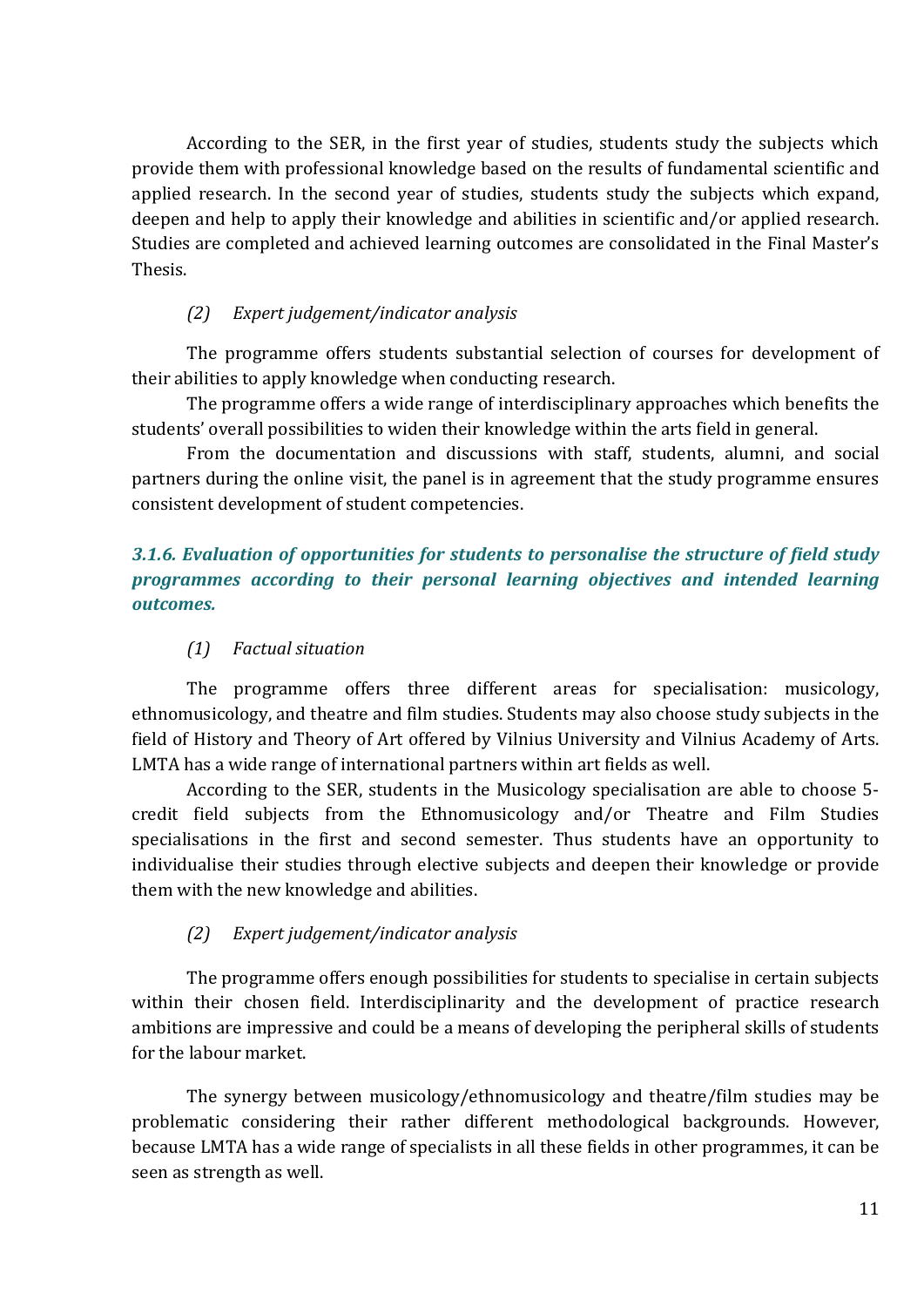During the online discussion with the students, the panel noted that for some students the content of courses are too general and for others too specific. Widening the range of options and the general flexibility of student choices could help to meet the different needs, competencies and interests of students who join the programme from a range of backgrounds.

Students have plenty of possibilities to gain international experience by choosing periods of study abroad under exchange programmes.

#### *3.1.7. Evaluation of compliance of final theses with the field and cycle requirements.*

#### *(1) Factual situation*

List of final theses are presented in the SER annex 2. The principles governing the preparation of students' final theses are set out in the Descriptor of the Procedure for Organisation of Final Theses Assessment approved by the Resolution of the Senate of the Lithuanian Academy of Music and Theatre. This document was made available to the Panel in English through a link in the SER.

#### *(2) Expert judgement/indicator analysis*

According to documentation, final theses are compliant with the field and cycle requirements. Subjects of research are closely related to the cultural and artistic life. The panel is satisfied that the final thesis is compliant with the requirements for the programme.

#### *Recommendations for this evaluation area:*

1. To widen the range of options and the general flexibility of student choices, as this could help to meet the different needs, competencies and interests of students who join the programme from a wide range of backgrounds.

2. The learning outcomes of the subject modules are described on a very general level. The Academy may develop the ways to articulate the learning outcomes and their links to actual content of the study subjects to enhance transparency.

#### **3.2. LINKS BETWEEN SCIENCE (ART) AND STUDY ACTIVITIES**

<span id="page-11-0"></span>*Links between science (art) and study activities shall be assessed in accordance with the following indicators:*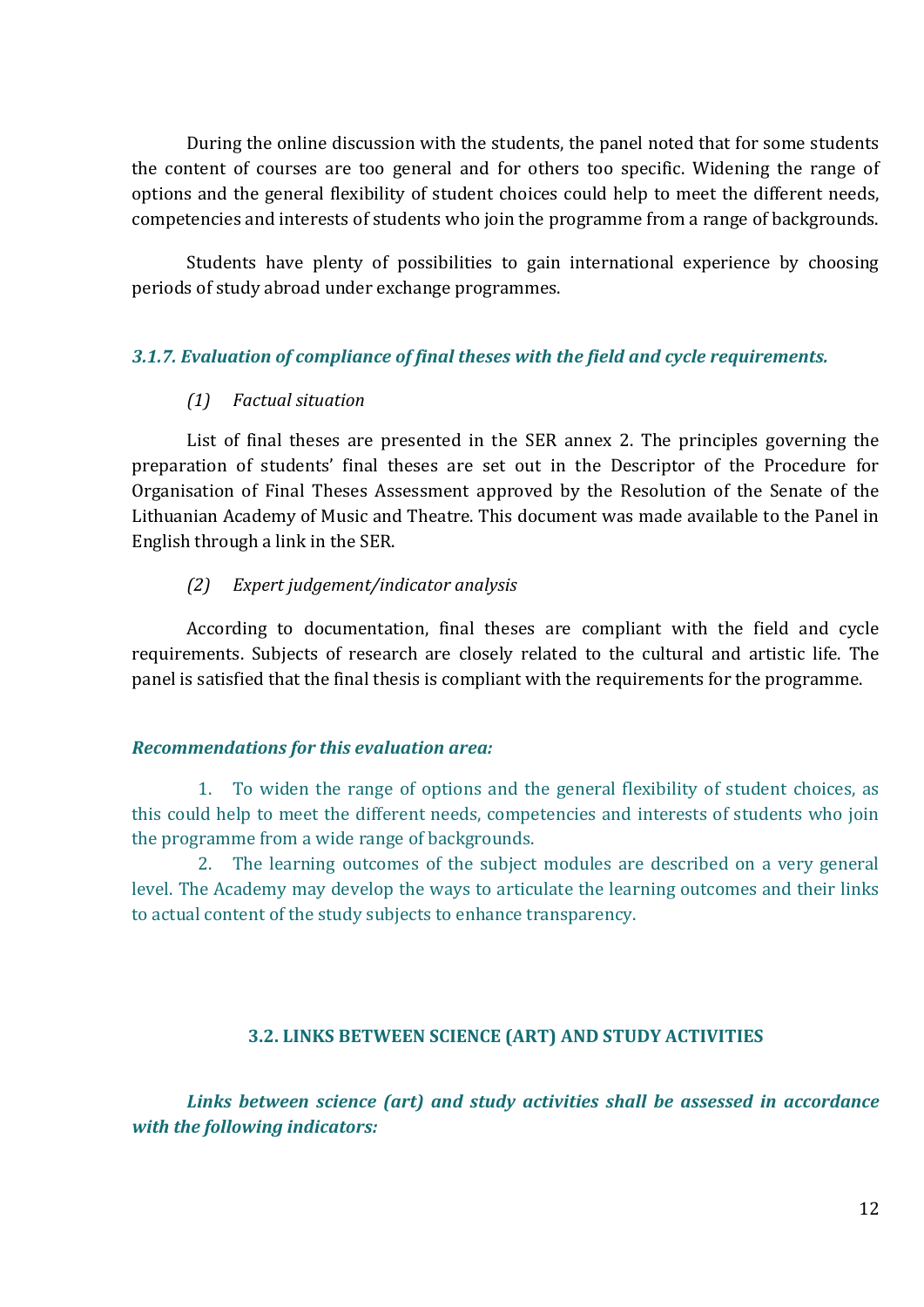## *3.2.1. Evaluation of the sufficiency of the science (applied science, art) activities implemented by the HEI for the field of research (art) related to the field of study.*

#### *(1) Factual situation*

Details of the research activities of staff members, their international quality and how these formed the curricula of the study field are presented in the SER and its annexes.

Results of the last 3 years of the annual evaluation of HEIs' Research and development (hereafter – R&D) and art activities and results of the last comparative expert evaluation of R&D activities are presented in the SER. According to the results of annual evaluation of R&D activities in higher education institutions, LMTA research in the field of History and Theory of Art has been ranked second among Lithuanian higher education institutions. Quality of scientific research and development was seen strong on the national level with limited international recognition.

According to the SER, most LMTA researchers are scholars of musicology (music history, theory, ethnomusicology), theatre and film studies in the field of History and Theory of Art. Four out of five scientific research areas in the Academy are related to the research field of History and Theory of Art. Three most significant works of research of the teaching staff completed in five years are listed in the annex of the SER.

#### *(2) Expert judgement/indicator analysis*

The panel is convinced that the quality of research activities is on the appropriate level and that they are related to the field studies.

# *3.2.2. Evaluation of the link between the content of studies and the latest developments in science, art and technology.*

## *(1) Factual situation*

According to the SER, subjects in the programme Art Theory are linked with the recent achievements in science and art. The content of studies is updated on a regular basis at LMTA through the introduction of new scientific knowledge and innovations

The link between the content of the field study programme and the latest developments in science, arts and technology is substantiated in the SER.

## *(2) Expert judgement/indicator analysis*

Taken into account that the programme consists of three specialisations, formerly separate study programmes, Musicology, Ethnomusicology, and Theatre and Film Studies, it is rather challenging to link all the three specializations to the latest achievements of science, arts, and technology. LMTA's response to this problem is to focus on interdisciplinarity.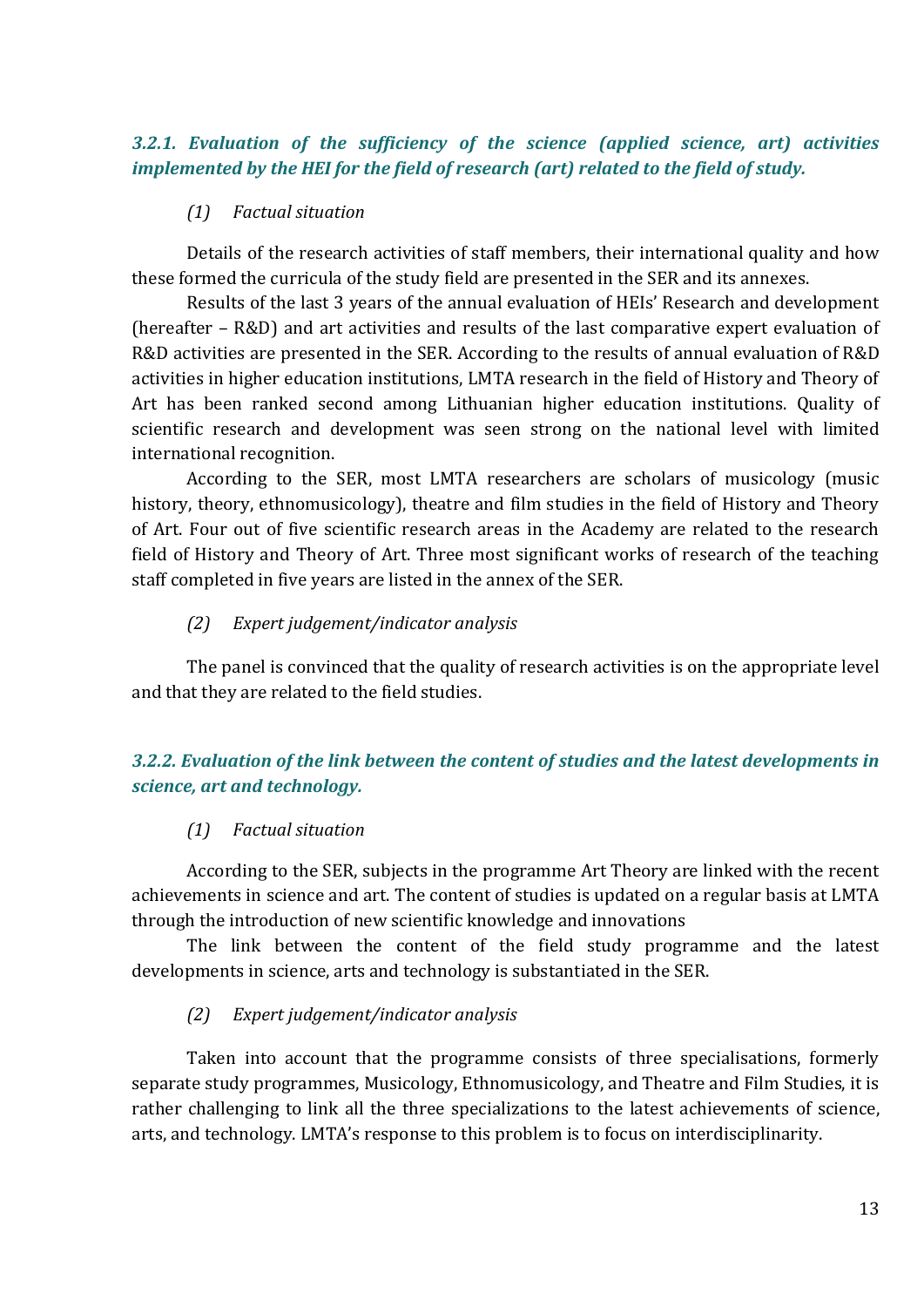#### *3.2.3. Evaluation of conditions for students to get involved in scientific (applied science, art) activities consistent with their study cycle.*

#### *(1) Factual situation*

The SER describes the activities of the students in scientific and applied activities. Participation in conferences and applied research activities is mandatory for all students of the programme. The requirements are presented in the document Descriptor of the Study Subject "Research Paper" to which the link was not provided, but a summary of its basic principles was included in the SER main text.

## *(2) Expert judgement/indicator analysis*

The programme is led by highly qualified, enthusiastic researchers, who are actively encouraging students to be involved in research activities. The interdisciplinary approach is evident and programme structure is supporting the development of students' research skills.

#### **3.3. STUDENT ADMISSION AND SUPPORT**

<span id="page-13-0"></span>*Student admission and support shall be evaluated according to the following indicators:*

# *3.3.1. Evaluation of the suitability and publicity of student selection and admission criteria and process.*

## *(1) Factual situation*

Admission to the LMTA is carried out in accordance with the regulations of the procedure provided by the Ministry of Education, Science and Sports of the Republic of Lithuania.

Information about requirements for admission to the programme are provided at the Academy's website, education fairs held in different towns in Lithuania and abroad, and during Open Door Days organised by LMTA every spring. Social media is in use for advertising as well as high school visits.

According to the SER applicants to the Art Theory MA study programme are required to have a BA degree in Music, Theatre, Film Studies or History and Theory of Art. Graduates who are coming from previously mentioned study fields do not take part in entrance examinations. In this situation the score of the final thesis project is taken instead of entrance examination. If the applicant is coming from another study field, the applicant must submit documents proving their professional experience to study in the Art Theory programme. The maximum score of admission is 10 and it is based on the evaluation score of entrance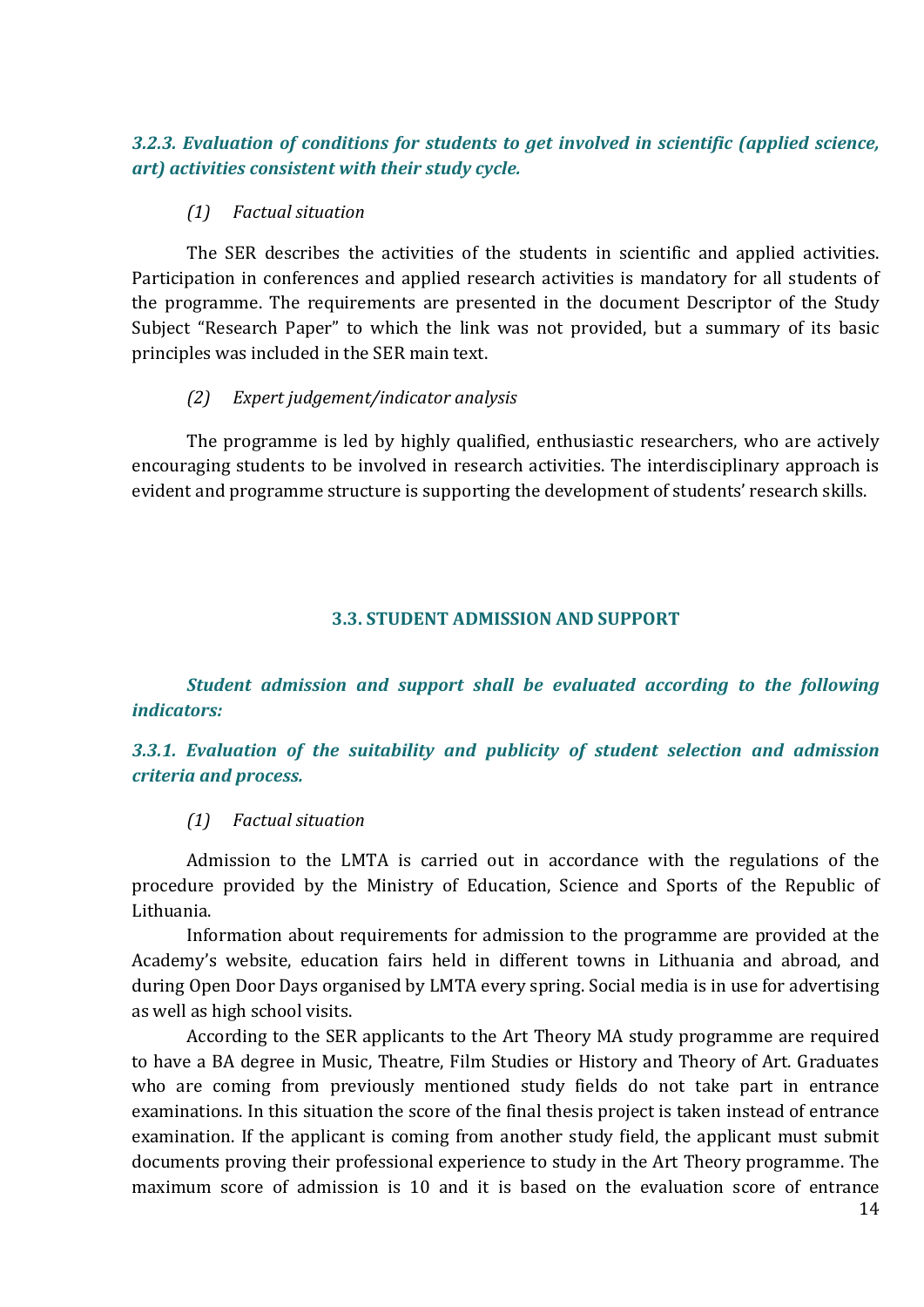examination, the evaluation score of admission interview and the average score of learning outcomes achieved in the first cycle studies.

## *(2) Expert judgement/indicator analysis*

Based on the information provided in SER and during the meeting with staff responsible for writing SER, the panel is satisfied that the procedure of student selection and admission as well as criteria for the admission is well explained.

# *3.3.2. Evaluation of the procedure of recognition of foreign qualifications, partial studies and prior non-formal and informal learning and its application.*

# *(1) Factual situation*

The graduates who have completed their studies abroad and who have submitted the application to the selected study programme have to participate in the procedure of attestation of higher education diplomas. The applicants of the chosen study programme must apply to the Centre for Quality Assessment in Higher Education for the assessment of competencies acquired abroad. According to the SER during the reporting period, "partial learning outcomes were recognised for three persons who participated in international mobility programmes". There were no cases of the recognition of prior and other learning.

# *(2) Expert judgement/indicator analysis*

Based on the information presented in the SER and the meetings, the view of the panel is that the qualification recognition procedures used on the programmes are transparent, clearly explained and compliant with both national and institutional regulations.

# *3.3.3. Evaluation of conditions for ensuring academic mobility of students.*

# *(1) Factual situation*

The SER states that internationalisation, to be attractive for foreign students, teachers and researchers for studies and work at LMTA is among the key strategic priorities set out in the LMTA'2030 Strategy. However, in the last three years only one foreign student has been admitted.

The LMTA has a wide range of international partners within art fields. The number of students who have participated in international mobility is presented in the SER.

# *(2) Expert judgement/indicator analysis*

According to the documentation and the information received during the discussions with different groups, there are problems in ensuring and increasing academic mobility. First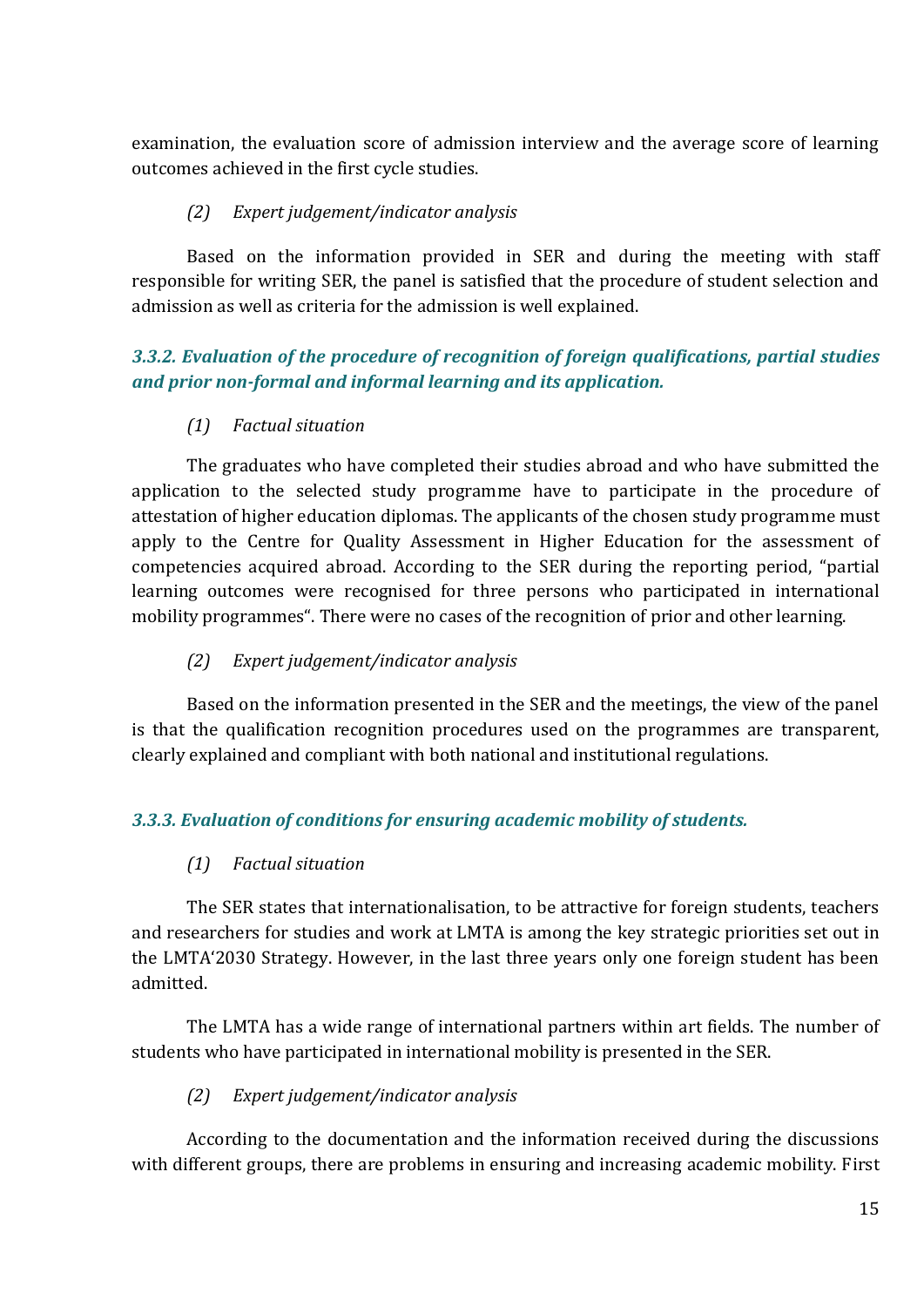of all, there is a language barrier. The core studies at the LMTA are offered in Lithuanian only. On the other hand, outgoing LMTA students may have problems with their learning agreements concerning studies abroad, because there are few if any study programmes which completely fits the formal requirements of the LMTA programme. Taken into account that the learning outcomes of the study field are very general, there may not be too much unavoidable regulatory barriers in this area. Even in the current circumstances, there have been a substantial number of LMTA students who have participated in short-term mobility programmes.

According to the SER, the Academy has been holding English language courses for teachers and administrative staff. This may help to increase the incoming academic mobility in the future.

According to the SER, there are plans to deliver programme subjects which are currently offered as optional on-demand subjects (e.g. Cinema and Audiovisual Media, Cognitive Psychology of Music, Performance Theory and Practice) in English for students coming from exchange programmes to this and other study programmes of the Academy. The panel agrees that this sort of advancement could be very encouraging for foreign students who would like to study in Lithuania.

# *3.3.4. Assessment of the suitability, adequacy and effectiveness of the academic, financial, social, psychological and personal support provided to the students of the field.*

## *(1) Factual situation*

The LMTA aims at appropriate organisation and provision of academic, financial, social, psychological, personal and other support to students, as well as consistent and timely dissemination of information. The various means of supporting students financially are presented in the SER. Students are offered a possibility to stay at the inexpensive LMTA student residence. Students are provided with psychological counselling and the series of psychological self-help lectures. The Career and Competence Centre operating in the Academy coordinates information to the students on opportunities for professional career.

## *(2) Expert judgement/indicator analysis*

According to the documentation and the online meeting there are possibilities for financial and personal support provided to the students. The students seem to be well aware of their possibilities to get academic, financial and social help.

## *3.3.5 Evaluation of the sufficiency of study information and student counselling.*

## *(1) Factual situation*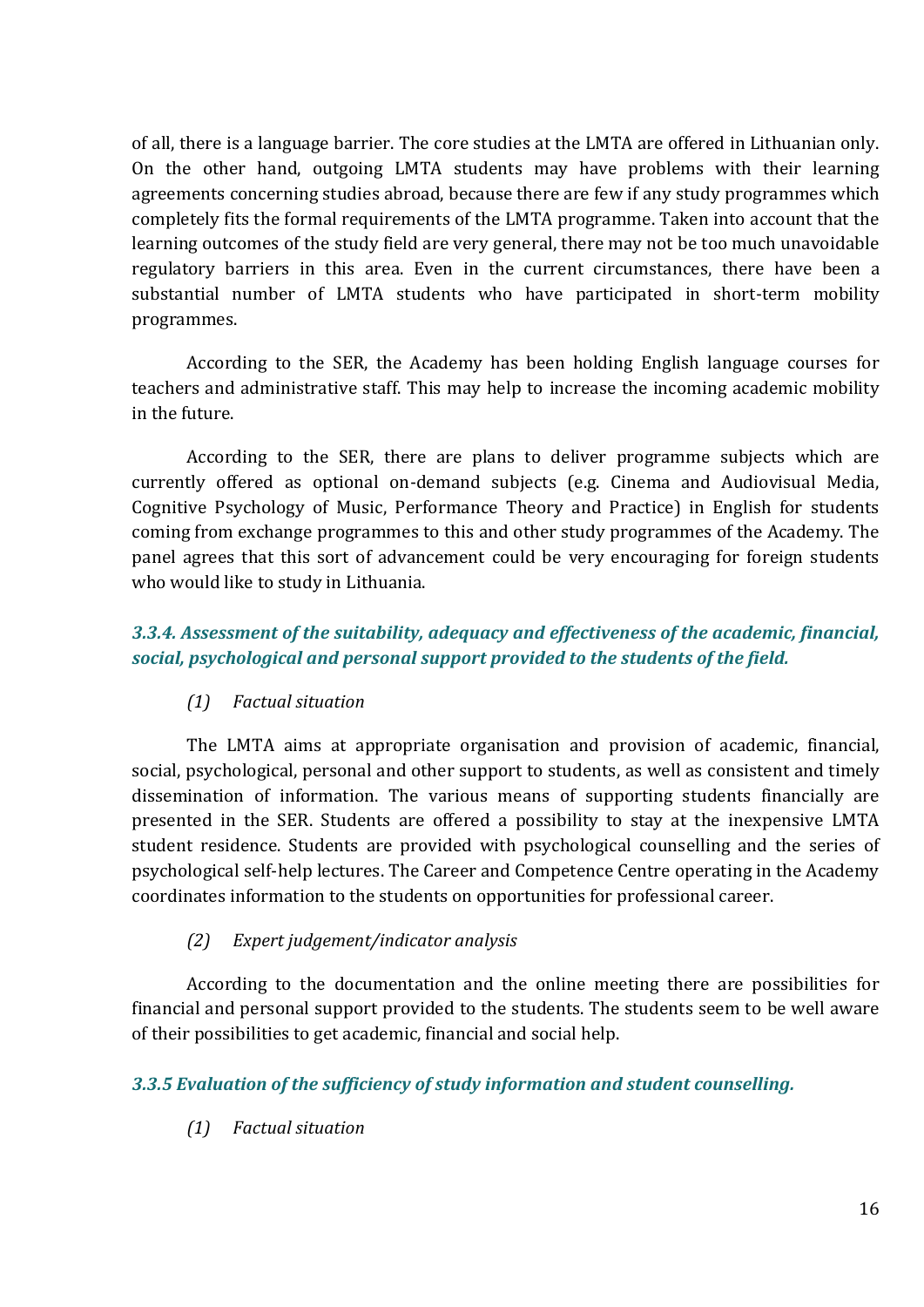The SER describes various ways for delivering information to students. Programme students are consulted on the matters related to the studies e.g. by the Study Information and Data Office and administrators of the Faculties.

#### *(2) Expert judgement/indicator analysis*

There are appropriate formal means for delivering information and student counselling. During the online meetings it became evident for the panel that because of the low number of students, student counselling actualise mostly in students' personal meetings with their teachers and faculty administration. On the other hand, students brought forth in the online meeting that the student cohort doesn't actually form a communal group due to their diverse backgrounds. This may cause lack of peer support, usually very important in university communities.

#### *Recommendations for this evaluation area:*

1. The panel was concerned that the student cohort doesn't actually form a communal group due to their diverse backgrounds. The Academy may consider how to enhance the formation of a vibrant student community within the study field.

2. The Academy may consider how to enhance the programme's compatibility with studies in partner universities in order to enhance internationalization of the study field and the international mobility of its own students. There may be removable regulatory barriers concerning programme contents and requirements.

3. As there are problems in ensuring and increasing internationalization due to language barrier, it is recommended to introduce more activities in English within the study field.

#### <span id="page-16-0"></span>**3.4. STUDYING, STUDENT PERFORMANCE AND GRADUATE EMPLOYMENT**

*Studying, student performance and graduate employment shall be evaluated according to the following indicators:*

#### *3.4.1. Evaluation of the teaching and learning process that enables to take into account the needs of the students and enable them to achieve the intended learning outcomes.*

#### *(1) Factual situation*

The approaches to teaching and learning in the study cycle are varied and appropriate including lectures, seminars, practical classes involving individual and teamwork exercises.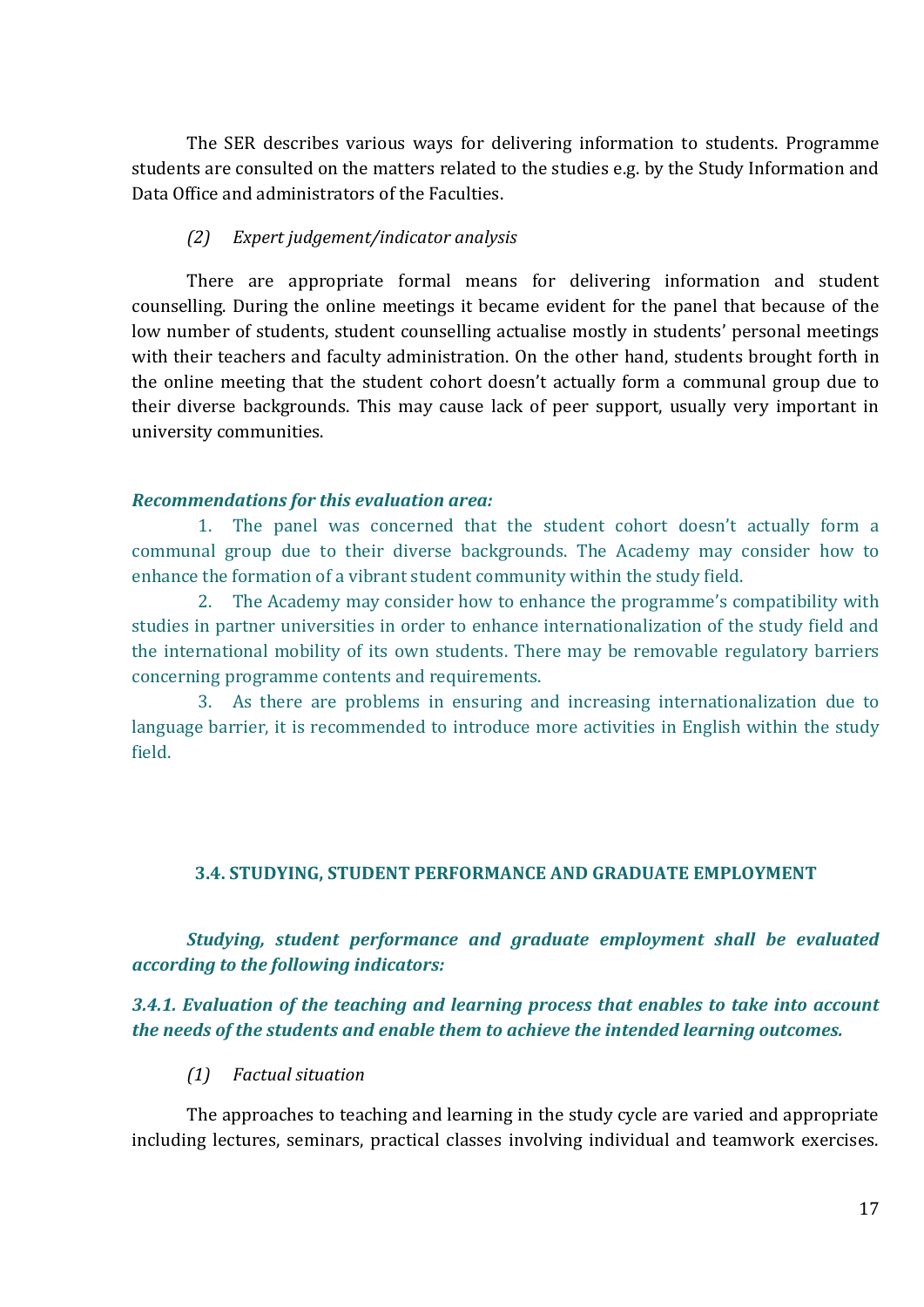The SER indicates that the pandemic restrictions had augmented the use of existing platforms such as Moodle and this was discussed with staff and students during the online visit.

## *(2) Expert judgement/indicator analysis*

Based on the information in the SER, supporting information and online meetings with staff and students the panel is satisfied that the teaching and learning processes are appropriate to the needs of students in achieving the learning outcomes. The panel notes that attention is given to provision of feedback when teachers work with a student individually.

# *3.4.2. Evaluation of conditions ensuring access to study for socially vulnerable groups and students with special needs.*

# *(1) Factual situation*

The SER gives details of the financial and pastoral support offered to students, including vulnerable groups. Also, it is stated in the SER, that "the Academy participates in the project implemented by the State Studies Foundation for students with disability Increasing Accessibility of Studies as a partner". This information was confirmed during the online visit in meetings with staff and students.

# *(2) Expert judgement/indicator analysis*

The panel is satisfied that adequate care and provision of support is available to students with special needs or who are from socially vulnerable groups.

# *3.4.3. Evaluation of the systematic nature of the monitoring of student study progress and feedback to students to promote self-assessment and subsequent planning of study progress.*

# *(1) Factual situation*

The SER and relevant links provide information about student monitoring and feedback. These include teacher reviews, updates to course documentation for example the subject descriptors, topics, methods of studies and assessment, the list of literature. There is also consultation with students on how best to develop their individual learning skills, selfcognition, and coping with examination nerves.

# *(2) Expert judgement/indicator analysis*

The panel is satisfied that these processes are adequate and remain fluid and responsive to changing needs.

*3.4.4. Evaluation of employability of graduates and graduate career tracking in the study field.*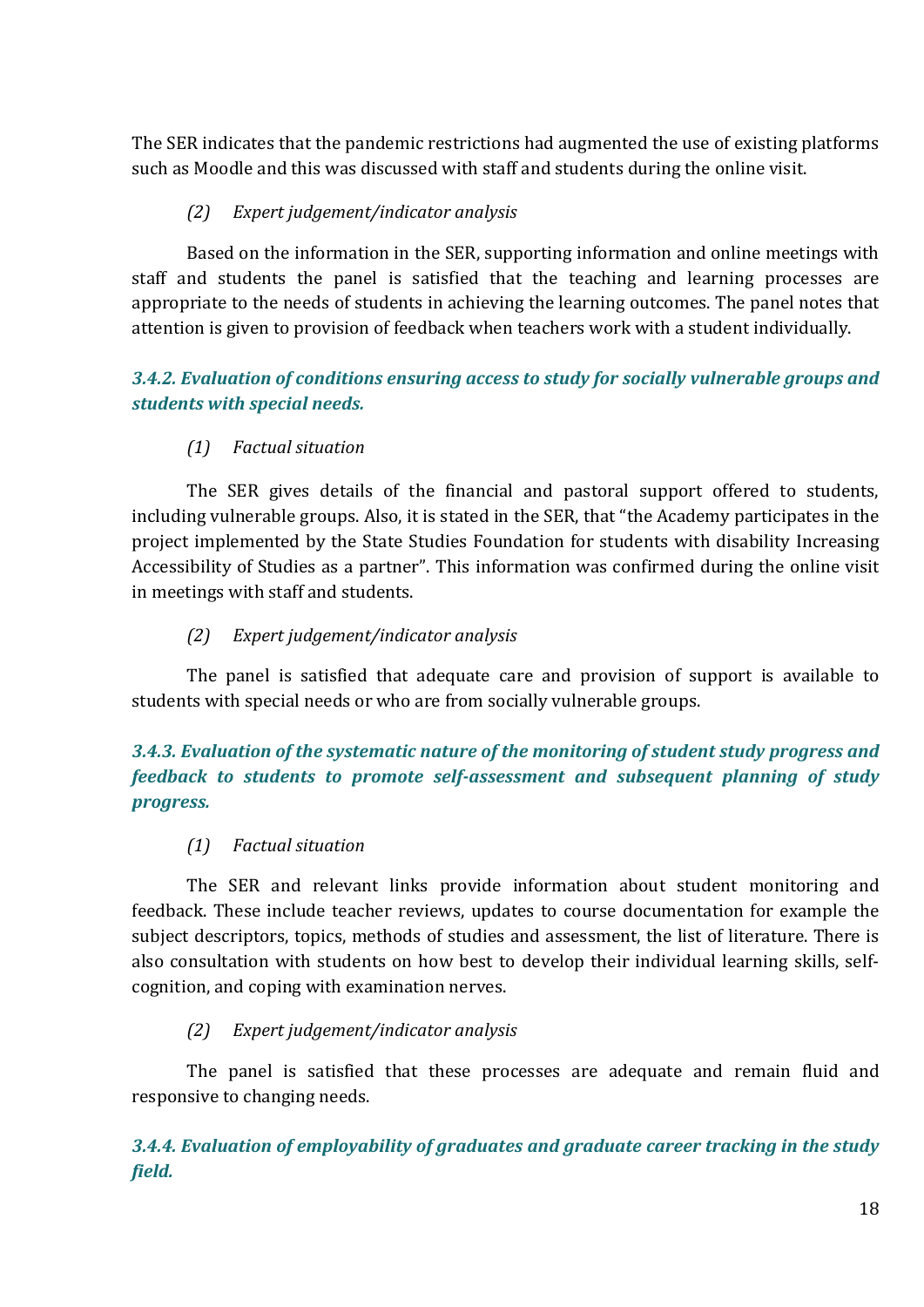## *(1) Factual situation*

The SER and relevant links provide details of how employability is monitored and the careers of graduates in the study field are tracked by the Career and Competence Office in cooperation with the departments overseeing the delivery of programme specialisations. Statistics on accepted students and graduates of the study field are provided.

## *(2) Expert judgement/indicator analysis*

The panel agrees that processes concerning evaluation of graduates and graduate career tracking are adequate.

# *3.4.5. Evaluation of the feedback provided to students in the course of the studies to promote self-assessment and subsequent planning of study progress.*

## *(1) Factual situation*

The SER outlines how feedback is provided to the student by teachers of study subjects/modules. After each examination, the subject teacher gives every student confidential feedback on mutual experience, possibilities for improvement of the content of the study subject, teaching methods, studying and assessment. This was confirmed in meetings with staff during the online visit.

## *(2) Expert judgement/indicator analysis*

The panel is satisfied that students receive adequate feedback to assist them in progressing their studies and personal development.

# *3.4.6. Evaluation of the implementation of policies to ensure academic integrity, tolerance and non-discrimination.*

## *(1) Factual situation*

The SER and related link gives details of the Code of Ethics which all members of the LMTA community undertake not to violate.

## *(2) Expert judgement/indicator analysis*

The panel agrees that these policies are adequate and that during the review period, there have been no cases of violations of academic integrity, tolerance and nondiscrimination principles.

*3.4.7. Evaluation of the effectiveness of the application of procedures for the submission and examination of appeals and complaints regarding the study process within the field studies.*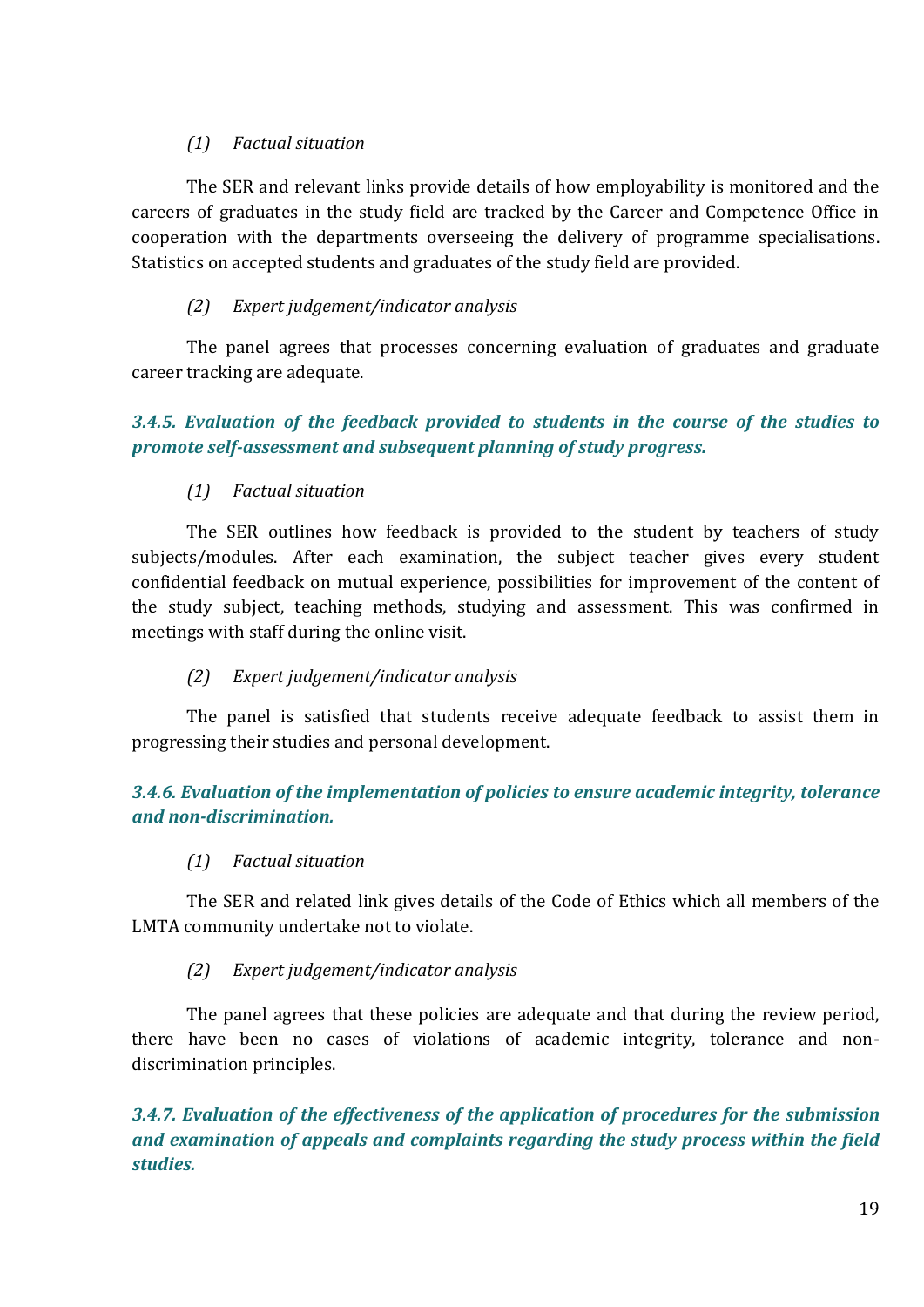#### *(1) Factual situation*

The SER and related link give details of how students may file appeals and complaints with regard to the study process in accordance with the Descriptor of the Procedure for Submission and Consideration of Appeals Regarding Learning Outcomes at LMTA. Details are also given about the grounds for possible appeals and complaints.

According to the documentation the students of the study field concerned have not lodged any appeals and complaints over the last three years.

#### *(2) Expert judgement/indicator analysis*

<span id="page-19-0"></span>The panel agrees that the processes for student appeals and complaints are appropriate and robust.

#### **3.5. TEACHING STAFF**

## *Study field teaching shall be evaluated in accordance with the following indicators:*

*3.5.1. Evaluation of the adequacy of the number, qualification and competence (scientific, didactic, professional) of teaching staff within a field study programme(s) at the HEI in order to achieve the learning outcomes. entrance requirements are well-founded, consistent and transparent.*

## *(1) Factual situation*

The situation in relation to the number and quality of teaching staff on the programme is a positive one:

 Over the period covered in the SER the student teacher ratio remained stable with a ratio of 1: 2.83 full-time equivalents (hereafter – FTEs) indicated for the 2019 intake.

 There are 24 teachers delivering across the programme subjects and at least 16 of these hold contracts of at least 5 FTE.

The adequacy of these figures and ratios was confirmed during both the meeting with Senior Management and Faculty Administration Staff and during the meeting with the teaching staff. When asked how the programme ensures continuity of delivery given the apparent large staff turnover, members of the Senior Management explained that while experts were brought in to deliver specialist elements of the programme the core teaching cohort was stable. The supplementary expertise ensured adequate subject specific knowledge to meet the learning outcomes.

In relation to qualifications the programme exceeds the requirements laid down by the Ministry in the Description of General Study Requirements. There are currently 82.6% of teachers who hold a Scientific(art) degree, 100% are practitioners with at least 3 years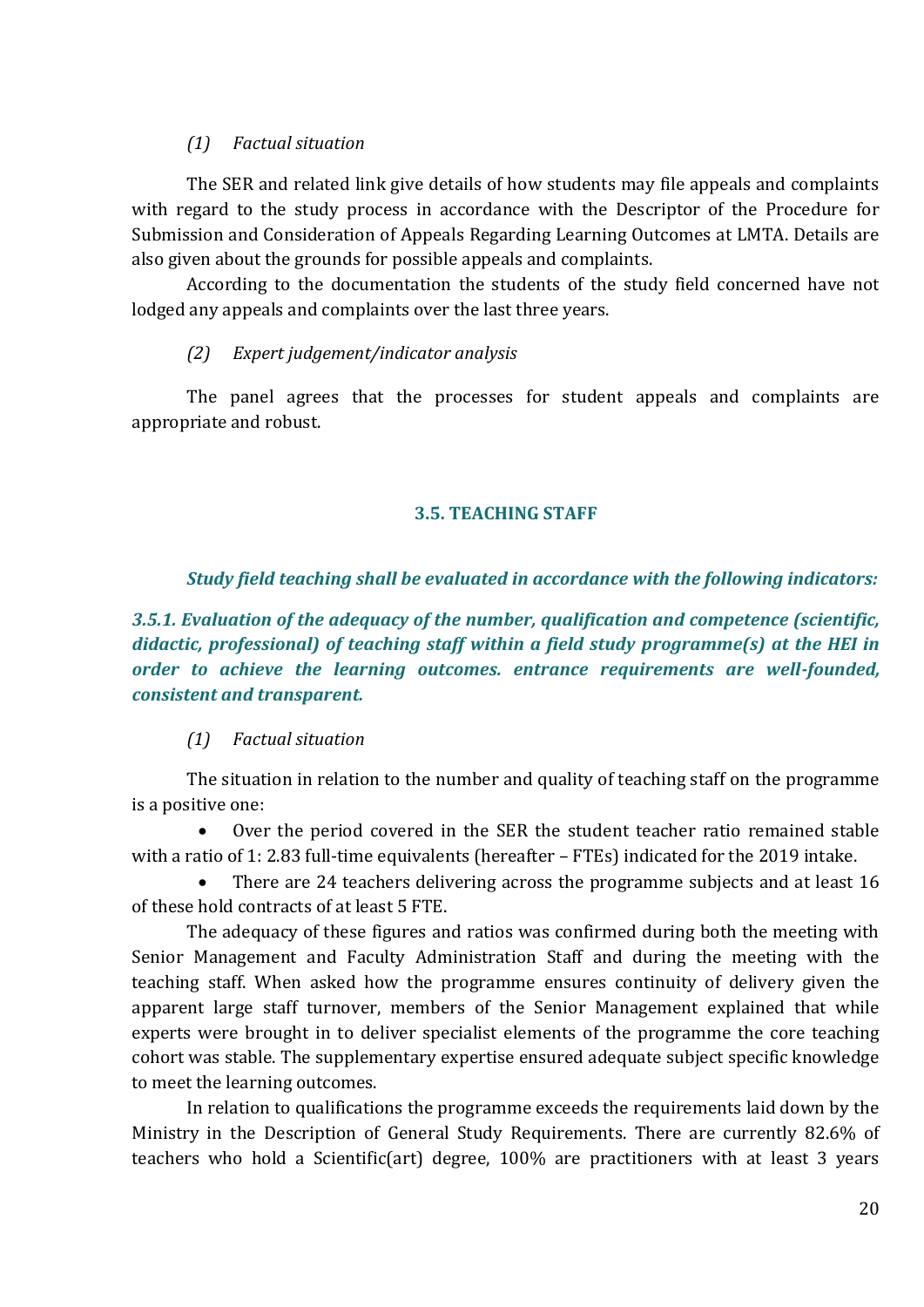practical experience and 35% of the study field is taught by teachers working as professors. Foreign language competency is also high among the teaching staff.

The recruitment of teaching staff for the programme is compliant with:

 Descriptor of Minimum Qualification Requirements for Positions of LMTA Teachers and Research Associates;

 Descriptor of the Procedure for Organisation of Public Competition to Positions of LMTA Teachers and Research Associates and their Accreditation.

Recruitment is by competition and teachers are accredited every five years. Continuation of teaching contracts is based on a self-evaluation report submitted each year which is monitored by the Quality Management Office and Research Centre.

The recruitment procedure is characterised as a strength in the section on Teaching staff in the SER.

## *(2) Expert judgement/indicator analysis*

During the online visit the Expert Panel formed a positive opinion on the quantity and quality of teaching staff. This opinion is based on the confirmation of the information contained in the SER and also through meeting with the staff and experiencing how the programme is led by a highly qualified, enthusiastic group of researchers.

During the meeting with the teachers, evidence was presented of how the teaching staff use their research as the core of their teaching practice. How teachers are active in publishing their research and are all members of international associations of researchers.

To ensure quality teachers for the future doctoral students are encouraged to present their research to masters students and young teachers are often encouraged to teach together to build pedagogic confidence.

There is ongoing monitoring of teachers and anonymous student surveys of teachers' performance are regular. Teachers not meeting the quality standards of the programme leave the Academy.

# *3.5.2. Evaluation of conditions for ensuring teaching staffs' academic mobility (not applicable to studies carried out by HEIs operating under the conditions of exile).*

## *(1) Factual situation*

In 2019 LTMA had 171 bilateral agreements in 37 countries worldwide. LTMA is also involved in a number of networks that encourage mobility, including Nordplus, Nordtrad, Norteas and the European Network for Theatre Schools. Funding for staff mobility is provided by the department and supplemented with funds achieved from applications to Erasmus + and Nordplus.

During the meeting with the Teachers, they confirmed their involvement in conferences and their contributions to international publications. The Teachers' group also explained how they can apply for internal funding and also make supported applications to Erasmus+. They explained that the current restrictions hindered their involvement with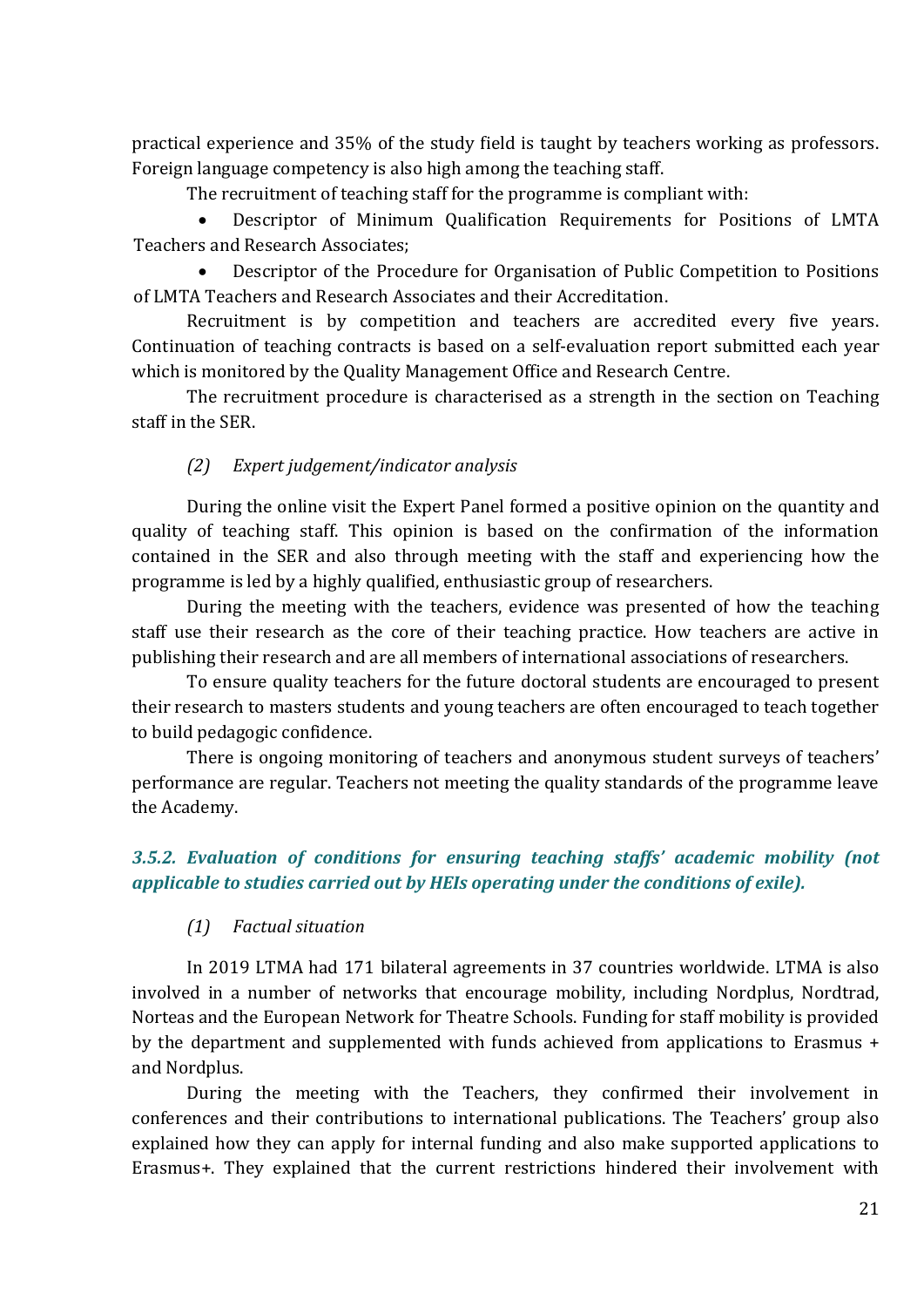Scandinavian and Baltic networks which usually consist of lectures, workshops and masterclasses, but that online alternatives were in the planning stages. Teaching staff also commented on how they are inspired by their mobility initiatives in programme development.

## *(2) Expert judgement/indicator analysis*

It is the view of the expert panel that there is adequate provision, support and engagement in staff mobility initiatives. This opinion is formed on the basis of information on networks supplies in the SER. and statistical information on 433 teachers who engaged in learning mobility, project activities, strategic partnerships and other international projects between 2017 and 2019.

The level of support and the enthusiasm of staff to partake in these mobility initiatives was confirmed during the meeting with the Teachers. The availability of funds and the support for applications for Erasmus+ was also outlined as was the encouragement for young teachers, who have experience abroad to return and share their experience. In a climate where research is calculated as part of the workload, applying for funding to go abroad for specialist coursed is supported.

## *3.5.3. Evaluation of the conditions to improve the competences of the teaching staff.*

## *(1) Factual situation*

Both the right and the obligation of teachers to engage in activities which improve their competencies are embedded in formal legal acts of the Academy outlined in the SER:

 As well as funds made available for staff development through mobility initiatives, EUR 20,000 is made available annually from the LTMA budget to support research activities;

 Funding and support is also made available for competency improvement, and physical resources are made available for teacher self-study and there is regular updating of library acquisitions;

 Teachers are supported in national and international study projects. During the three years covered by this self-evaluation 124 study, scientific and artistic projects were undertaken 41 of which were international;

Short-term creative holidays may also be applied for and granted;

 In the SER a table is available which indicates a steady increase in the funds made available for staff development initiatives.

The potentialities for staff to improve their competencies through various staff development activities were confirmed during the meeting with the Teachers. Access to funding and institutional support was outlined and reflected the points made in the SER. Workload flexibility was also outlined which supports the staff's ability to partake in development programmes. There was only one dissenting voice among the teaching representatives who felt a greater balance between pedagogy and scholarly activities needed.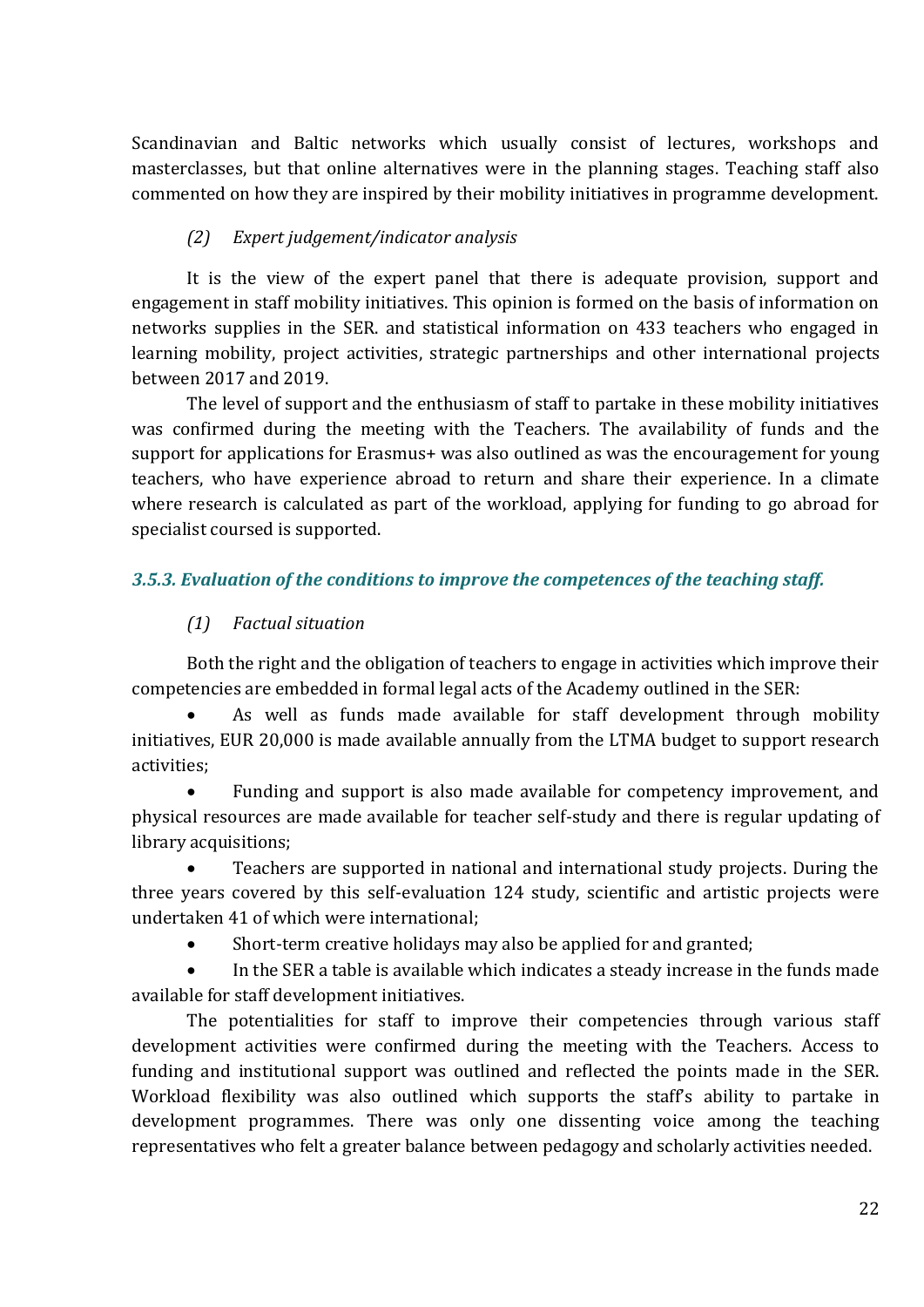There was only one main negative area in relation to teaching staff competencies and this centred on competencies in the use of digital media and in particular the use of virtual learning environments (hereafter – VLEs). This was identified as an area needing improvement during the SER process. This deficiency was also expressed in the panel's meeting with the students, who saw the lack of knowledge, in the area of VLE use as a hindrance to effective communication with the students. This was an inadequacy which became more obvious during the pandemic lockdown where the use of VLEs became central to the continuance of teaching and learning.

#### *(2) Expert judgement/indicator analysis*

In general, the possibilities for staff to engage with initiatives for competency improvement are good. These initiatives are outlined in the SER and were confirmed by the teaching staff. There is access to both institutional and EU funding and there are institutional supports and facilities available to underpin these. However, both the SER and the meeting with the students drew the panel's attention to the lack of engagement on the part of some staff to the full potential of VLE usage. The students pointed out that while Microsoft Teams is used by some staff, quite a lot of digital communication is through email, which they felt was inadequate. Some students also expressed their disappointment at the lack of use of more pedagogically appropriate VLEs such as Moodle, which is available but not used. The students were of the opinion that Moodle was not being used due to lack of staff expertise with VLEs. It was pointed out that the few teachers who use Moodle use it effectively. It is the view of the panel that training in VLE-based pedagogical practices would be an advantage.

#### *Recommendations for this evaluation area:*

1. The Academy may consider how to enhance the full potential of virtual learning environments' usage. It is the view of the panel that training in VLE-based pedagogical practices would be an advantage.

#### **3.6. LEARNING FACILIETIES AND RESOURCES**

<span id="page-22-0"></span>*Study field learning facilities and resources should be evaluated according to the following criteria:*

*3.6.1. Evaluation of the suitability and adequacy of the physical, informational and financial resources of the field studies to ensure an effective learning process.*

*(1) Factual situation*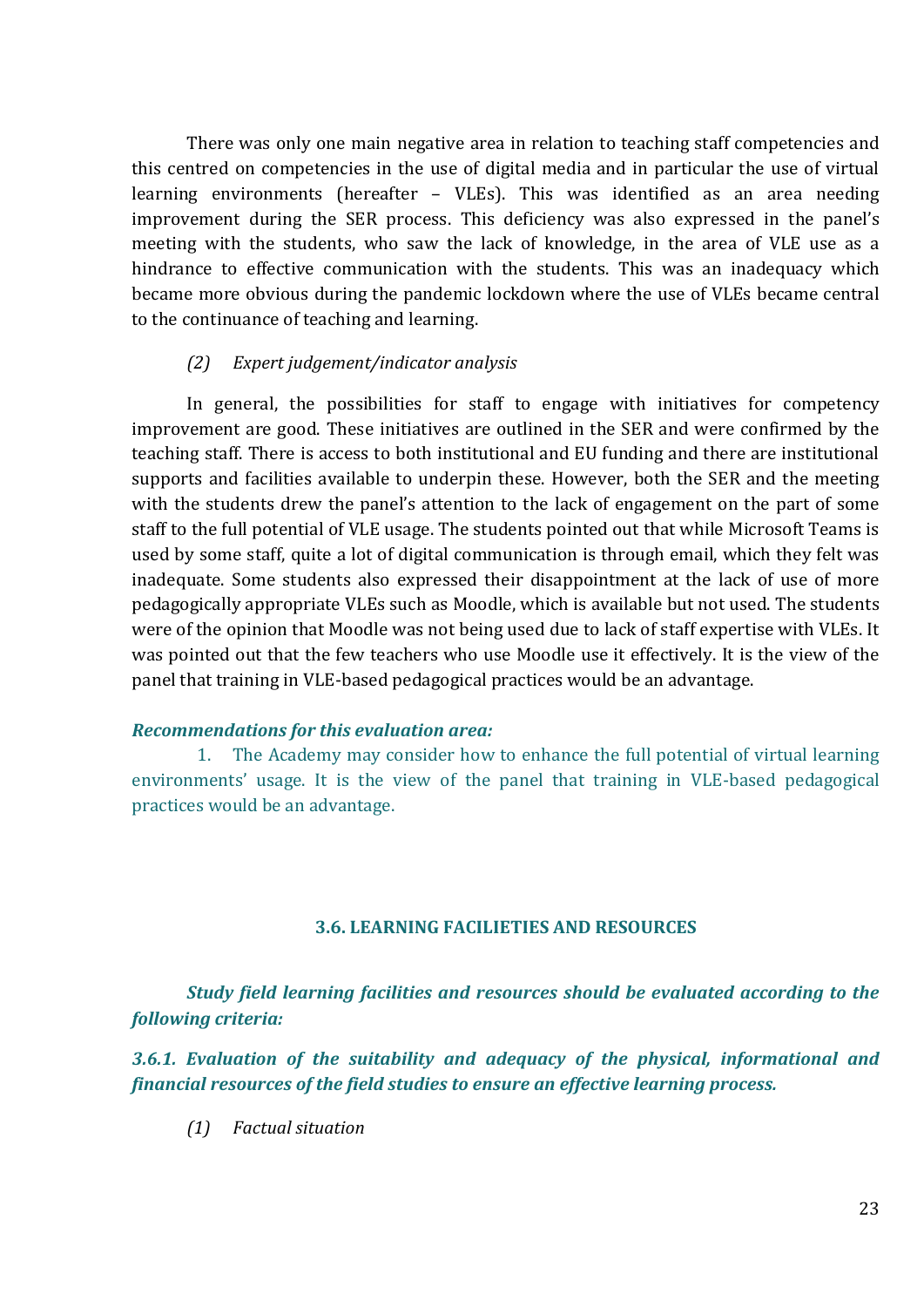In the SER and related documents the data is provided rigorously on the premises and resources of the whole LMTA and the scope is not on the programme level. The programme is rather tiny with less than 20 students and hence its material needs are relatively small. LMTA is an art university which has a wide range of special premises and equipment for the needs of art studies, including Cinema Hall and the LMTA Music Innovation Studies Centre. However, as the SER states, special learning facilities, premises or technical equipment, are not required for the professional practice of students in the programme of "Art Theory" since practice is not distinguished in the study plan.

The university library resources are adequately described in the SER. The community of the Academy has access to 19 licenced databases of scientific information and recordings which are very important for the study field.

The needs for learning facilities and resources are considered twice a year and fulfilled in accordance with the priorities set and financial capacities. According to the SER the current infrastructure is in line with the requirements for the quality of studies and allows for comprehensive training future professionals of history and theory of art.

## *(2) Expert judgement/indicator analysis*

In the meetings, the panel was not presented any complaints concerning lack of material resources. The most important resource for the delivery of the programme is the teachers' capacity to keep up the programme. According to the SER and discussions with the staff physical and information resources of studies are adequate.

During the online discussions with students and teachers it became evident that circumstances caused by covid-19 has led to a situation where students' skills in using databases and other e-resources have improved. At the same time many teachers have learned to take more advantage in utilizing online teaching and communication methods.

# *3.6.2. Evaluation of the planning and upgrading of resources needed to carry out the field studies.*

## *(1) Factual situation*

A university-level plan for the improvement of the infrastructure required for the studies is provided in the SER and its financial viability is presented.

## *(2) Expert judgement/indicator analysis*

The area of improvement set in the SER is the availability of material of all programme subjects in a virtual environment. During the online discussion with students they hoped for more material to be digitised and more shared e-resources between institutions. The panel agrees with this. The importance of online resources and skills to take advantage of them have been approved to be more than relevant during the pandemic.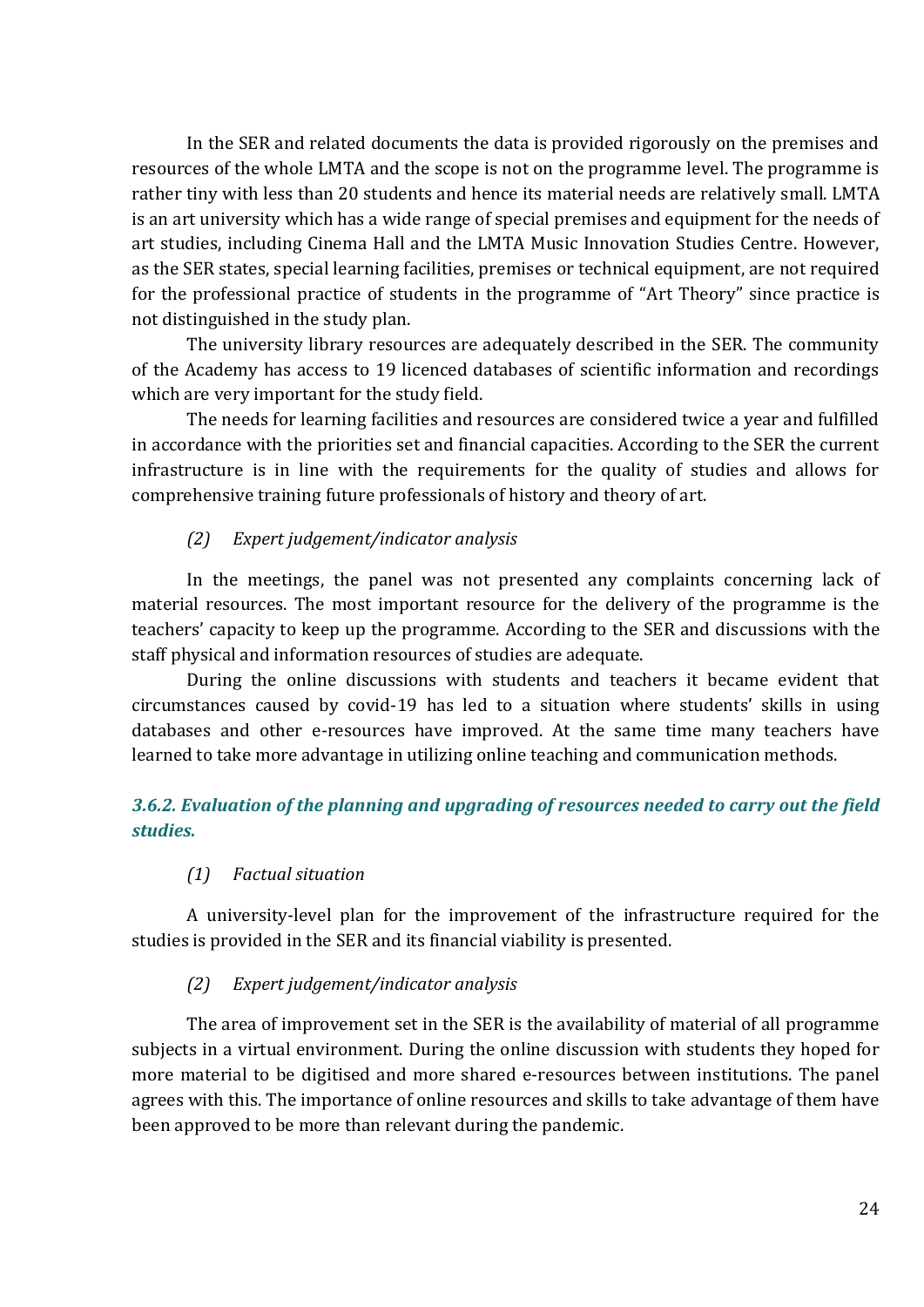#### **3.7. STUDY QUALITY MANAGEMENT AND PUBLICITY**

<span id="page-24-0"></span>*Study quality management and publicity shall be evaluated according to the following indicators:*

## *3.7.1. Evaluation of the effectiveness of the internal quality assurance system of the studies.*

#### *(1) Factual situation*

According to the SER, related documentation, and the interviews, the LMTA has a very strong quality culture. The panel was convinced that there are appropriate quality assurance measures in place in the study field. On the top there is a comprehensive quality manual.

The internal assessment processes are systematically performed every year. The responsibilities of members in different bodies are clearly defined.

On the other hand, during the Expert Panel's online visit it was mentioned that the involvement of the students in giving feedback on the study programme is very little and often unpredictable.

#### *(2) Expert judgement/indicator analysis*

The panel was generally satisfied with the quality assurance measures in place and the involvement of all stakeholders in the decision-making process.

## *3.7.2. Evaluation of the effectiveness of the involvement of stakeholders (students and other stakeholders) in internal quality assurance. Evaluation of the planning and upgrading of resources needed to carry out the field studies.*

#### *(1) Factual situation*

According to SER, stakeholders participate in internal quality assurance in various forms: they are invited to teach; they are members of the study programme committee; they are members of study subject/module and /or final assessment commissions as well as participate in surveys organized by LMTA and express their opinion about the quality of the studies.

The panel was generally convinced with the effectiveness of such involvement, however the online meeting with social partners revealed slightly different approach in different fields of art (ethnomusicology, musicology,, theatre and film studies), where not all social partners were being able to confirm the general involvement in internal quality assurance.

The expert online meetings with the LMTA staff also showed that some of the feedback on improvements is received from international colleagues, informally. The staff members are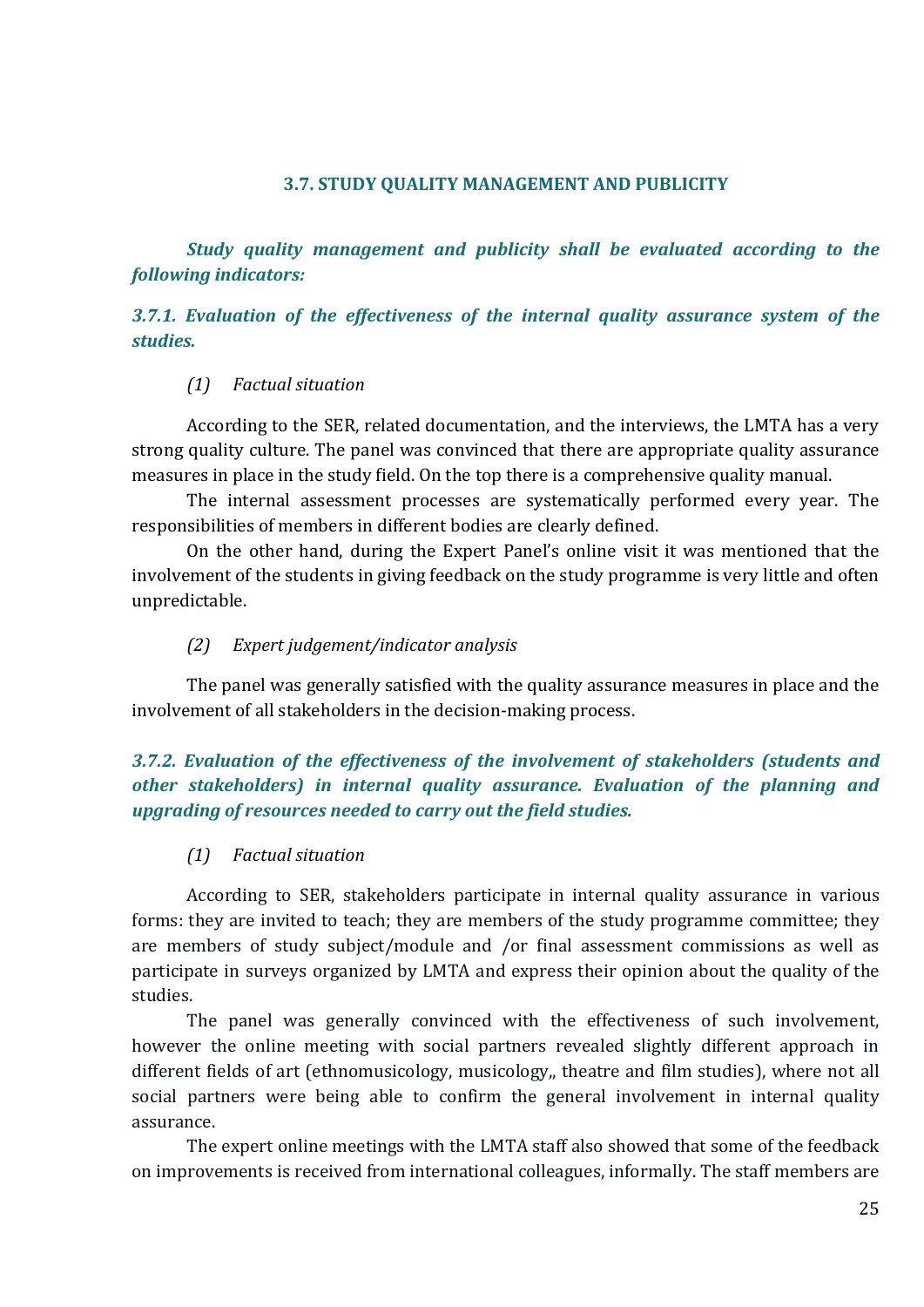themselves up to date with global tendencies in the academic world and follow certain programmes abroad or may suggest changes.

## *(2) Expert judgement/indicator analysis*

The Expert Panel was generally satisfied with the internal quality assurance system. The Policy for Quality Assurance is well documented and there is a general eagerness to achieve good results. However, the panel's meeting with the students and other stakeholders suggested that perhaps they are not always involved in the planning and upgrading of resources needed to carry out the field studies.

# *3.7.3. Evaluation of the collection, use and publication of information on studies, their evaluation and improvement processes and outcomes.*

# *(1) Factual situation*

LMTA collects and makes publicly available various official documentation on the delivery of the studies in the field of History and Theory of Art:

The Descriptor of the Programme Profile containing information about admission requirements, learning outcomes, qualifications acquired, etc.;

• Summaries of learning outcomes attained by Programme students are prepared after each examination session. The summaries are made by the faculty administrators;

• The results of surveys of stakeholders' opinion about the quality of studies. The surveys are organised in accordance with the Descriptor of the Procedure for Organisation of Surveys at LMTA;

• Monitoring of Programme graduates' employment carried out by the Career and Competence Centre.

The SER provided different links to LMTA website to prove this. The LMTA website is informative and easy to navigate. The presentation of the study programme is generally informative though not so engaging in modern terms.

The SER does not provide examples on how the information collected on the delivery and evaluation of studies is used to improve the field studies.

## *(2) Expert judgement/indicator analysis*

The Expert Panel was generally satisfied by the quality culture of the LMTA in publication of official information on studies.

Being quite a fresh programme it is impressive how it is represented.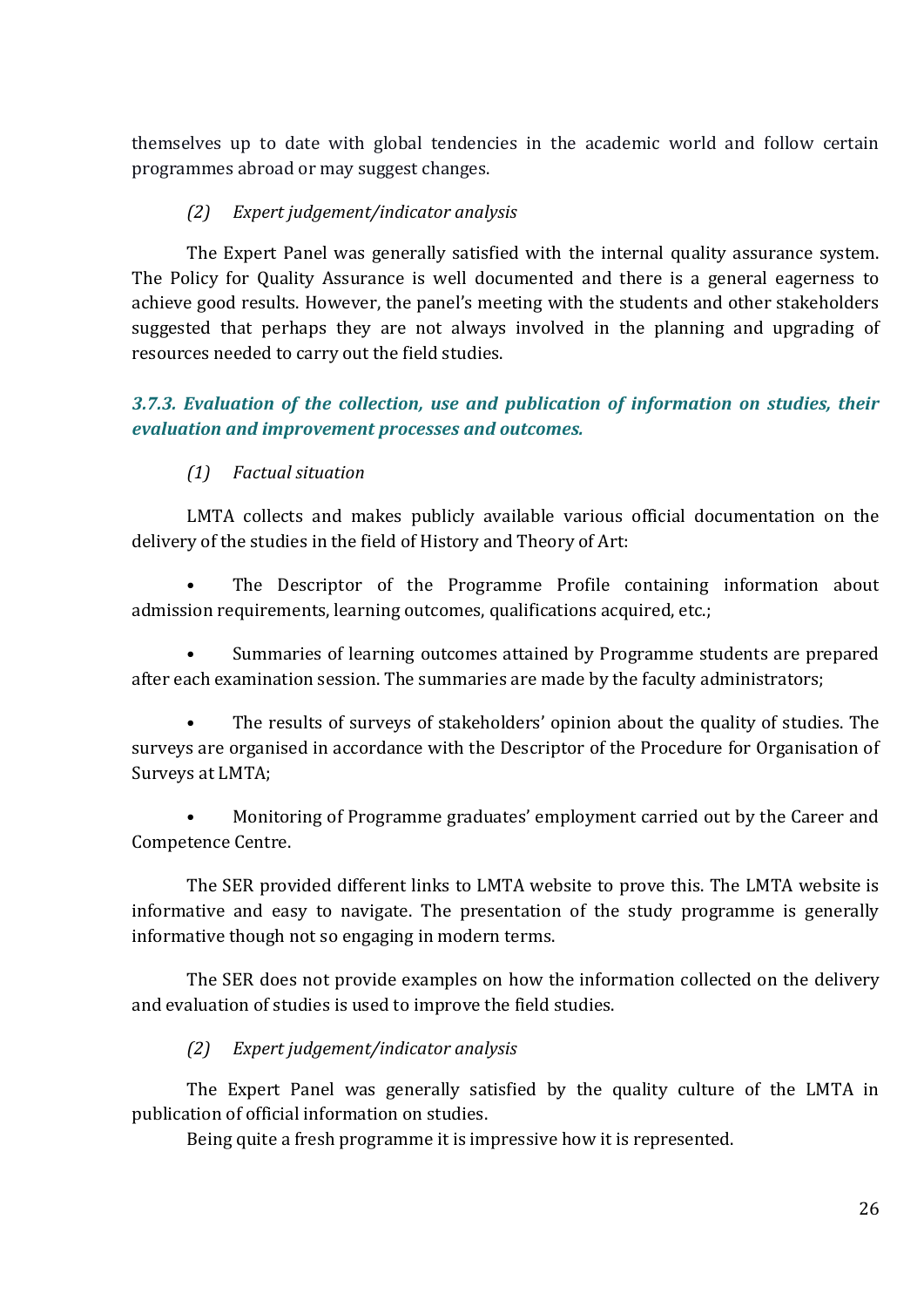## *3.7.4. Evaluation of the opinion of the field students (collected in the ways and by the means chosen by the SKVC or the HEI) about the quality of the studies at the HEI.*

#### *(1) Factual situation*

According to the SER, students are the first ones who help to identify problems in the quality of studies and contribute to the search for solutions. Student surveys are carried out regularly. There is generally a warm atmosphere between students and LMTA staff and students can provide their feedback in a spoken form more often than in written.

In the SER, the survey results are provided giving main students' observations and expectations as well as specific changes and remarks made. The SER gives results in general about the LMTA and not programme specific observations.

The meeting with students as well as faculty members revealed the lack of the evaluated study programme students participation in the feedback process.

#### *(2) Expert judgement/indicator analysis*

The expert panel was satisfied with the evaluation of the opinion of the field students about the quality of the studies at the LMTA, however the lack of students' involvement in giving formal feedback may result in poor analysis of the situation. However, the panel was impressed by the warm relationship between the students and faculty members.

#### *Recommendations for this evaluation area:*

1. Involvement of the students in giving feedback on the study programme is little and often unpredictable. The Academy may consider how to enhance its systematic feedback systems.

2. The panel's meeting with the students and other stakeholders suggested that they are not always involved in the planning and upgrading of resources needed to carry out the field studies. The Academy may consider how to improve this.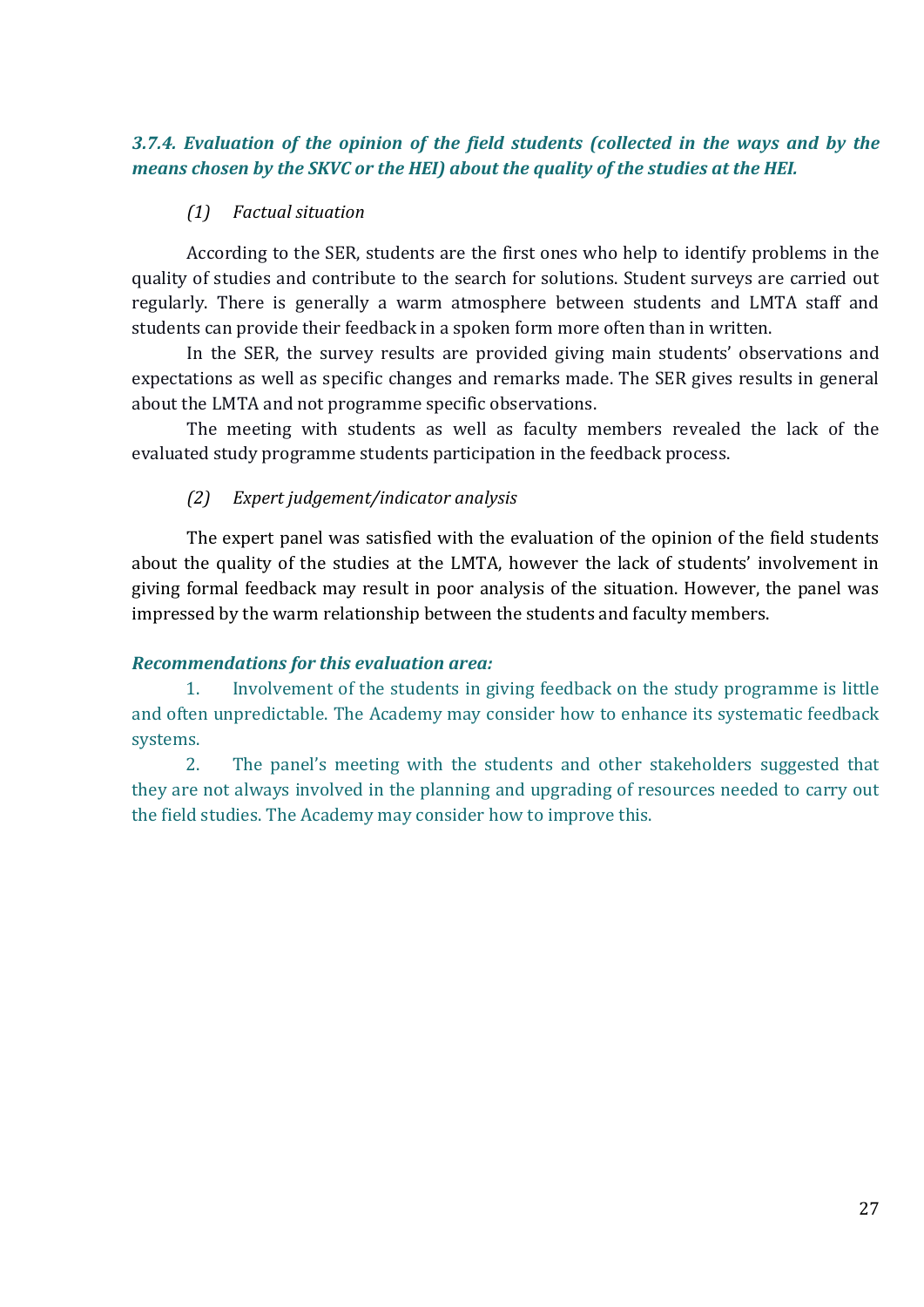# **IV. EXAMPLES OF EXCELLENCE**

<span id="page-27-0"></span>Core definition: Excellence means exhibiting characteristics that are very good and, implicitly, not achievable by all.

Explanatory context Excellence enshrines one meaning of quality: a traditional view that associates quality with the exceptional.

• Programme is led by highly qualified, enthusiastic researchers;

 Graduates widely employed in cultural institutions and clearly meet needs of stakeholders;

 Impressive interdisciplinarity and the development of practice research ambitions, that could be a means of developing the peripheral skills of students for the labour market;

 Impressive possibilities for international exchange which could be further developed.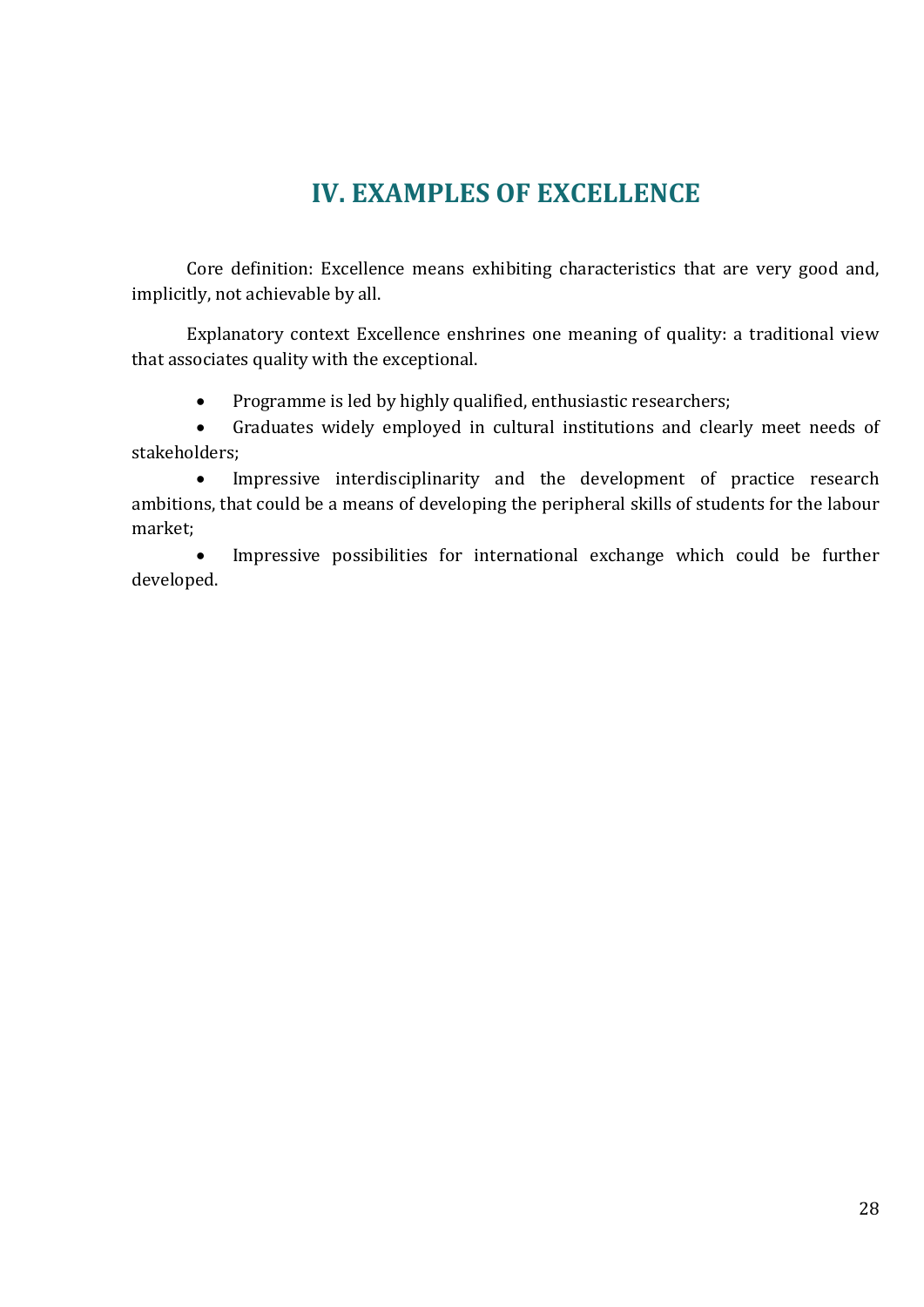# **V. RECOMMENDATIONS**

<span id="page-28-0"></span>1. To widen the range of options and the general flexibility of student choices, as this could help to meet the different needs, competencies and interests of students who join the programme from a wide range of backgrounds.

2. The learning outcomes of the subject modules are described on a very general level. The Academy may develop the ways to articulate the learning outcomes and their links to actual content of the study subjects to enhance transparency.

3. The panel was concerned that the student cohort doesn't actually form a communal group due to their diverse backgrounds. The Academy may consider how to enhance the formation of a vibrant student community within the study field.

4. The Academy may consider how to enhance the programme's compatibility with studies in partner universities in order to enhance internationalization of the study field and the international mobility of its own students. There may be removable regulatory barriers concerning programme contents and requirements.

5. As there are problems in ensuring and increasing internationalization due to language barrier, it is recommended to introduce more activities in English within the study field.

6. The Academy may consider how to enhance the full potential of virtual learning environments' usage. It is the view of the panel that training in VLE-based pedagogical practices would be an advantage.

7. Involvement of the students in giving feedback on the study programme is little and often unpredictable. The Academy may consider how to enhance its systematic feedback systems.

8. The panel's meeting with the students and other stakeholders suggested that they are not always involved in the planning and upgrading of resources needed to carry out the field studies. The Academy may consider how to improve this.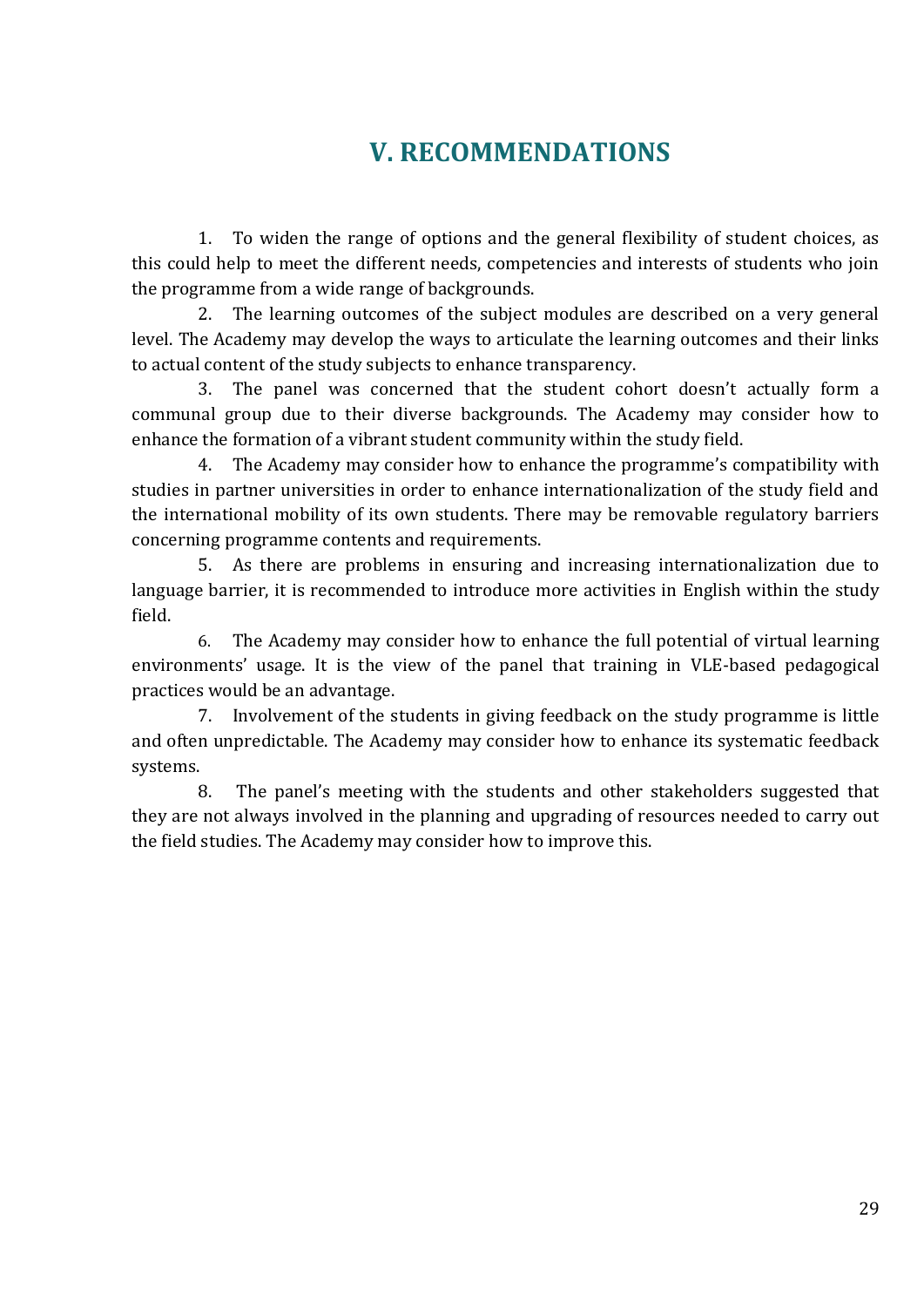# **VI. SUMMARY**

<span id="page-29-0"></span>The following is a summary of the findings of the evaluation team based on the Self-Evaluation Reports and the interviews with the university administration (senior management and faculty administration staff), staff responsible for the preparation of the SER, teaching staff and stakeholders (students, alumni, employers, social partners). The evaluation team gives a positive evaluation to the implementation of the study field of History and Theory of Arts second cycle study programme at Lithuanian Academy of Music and Theatre with all areas of evaluation assessed as very good or good.

The panel formed a positive view of the quality culture within the university. The mission, vision, and strategic frame are clearly presented in the SER. They are strongly assimilated within the university community. The panel fully agrees that the study field conforms well with the mission, objectives of activities and strategy of the LMTA.

The panel agrees that the programme is compliant with the legal requirements and meets the standards. The programme offers a wide range of interdisciplinary approaches which benefits the students' overall possibilities to widen their knowledge within the arts field in general. However, the synergy between different approaches may be difficult to reach within studies considering their rather diverse methodological backgrounds. Widening the range of options and the general flexibility of student choices could help to meet the different needs, competencies and interests of students who join the programme from a range of backgrounds. Besides, students brought forth that the student cohort doesn't actually form a communal group due to their diverse backgrounds. This may cause lack of peer support, important for university communities.

According to the results of annual evaluation, quality of scientific research and development is strong on the national level with limited international recognition. The panel was convinced that the quality of research activities is on the appropriate level and that they are related to the field studies. The programme is led by highly qualified, enthusiastic researchers, who are actively encouraging students to be involved in research activities. The interdisciplinary approach is evident and programme structure is supporting the development of students' research skills.

Based on the information provided in the SER and during the online meetings, the panel is satisfied that the procedure of student selection and admission as well as criteria for the admission is well explained. The view of the panel is that the qualification recognition procedures used on the programmes are transparent, clearly explained and compliant with both national and institutional regulations.

The Academy aims to be attractive for foreign students, teachers and researchers for studies and work at the Academy. It is among the key strategic priorities set out in the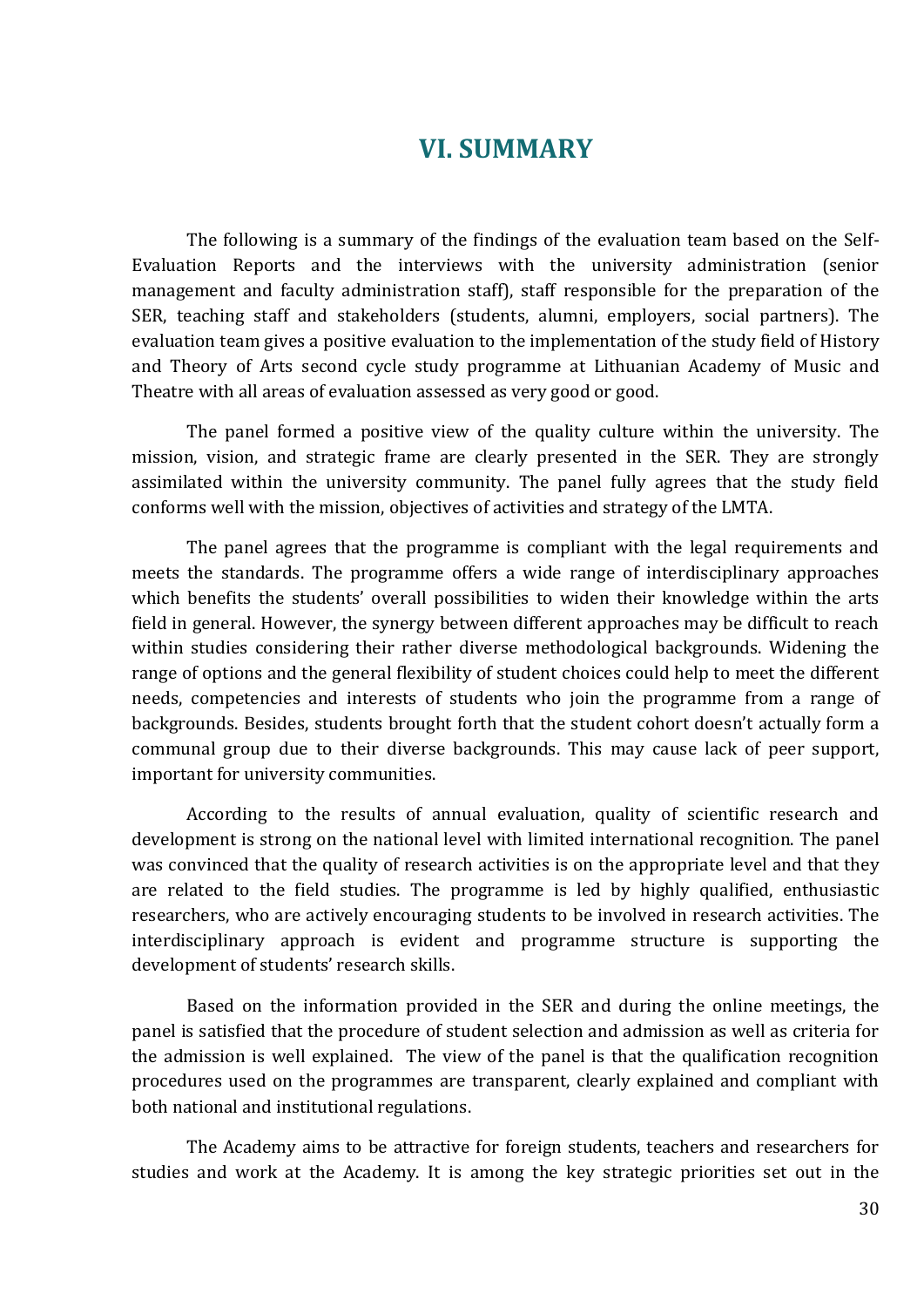strategy. The LMTA has a wide range of international partners within art fields. In order to enhance internationalization of the study field and the international mobility of its own students, the Academy may consider how to enhance the programme's compatibility with studies in partner universities. Taken into account the wide interdisciplinary approach of the study field, there may be removable regulatory barriers concerning programme contents and requirements.

The panel is satisfied that the teaching and learning processes are appropriate to the needs of students in achieving the learning outcomes. The panel is also satisfied that adequate care and provision of support is available to students with special needs or who are from socially vulnerable groups. The panel agrees that these policies are adequate and that during the review period, there have been no cases of violations of academic integrity, tolerance and non- discrimination principles.

The panel formed a positive opinion on the quantity and quality of teaching staff. Evidence was presented of how the teaching staff use their research as the core of their teaching practice and how teachers are active in publishing their research and are all members of international associations of researchers. Teachers for the future doctoral students are encouraged to present their research to MA students and young teachers are often encouraged to teach together to build pedagogic confidence. There is ongoing monitoring of teachers and anonymous student surveys of teachers' performance are regular.

There is adequate provision, support and engagement in staff mobility initiatives. The possibilities for staff to engage with initiatives for competency improvement are good. There is access to both institutional and EU funding and there are institutional supports and facilities available to underpin these.

The most important resource for the delivery of the programme is the teachers' capacity to keep up the programme. According to the SER and discussions with the staff, physical and information resources of studies are adequate. During the online discussions it became evident that circumstances caused by covid-19 have led to a situation where students' skills in using databases and other e-resources have improved. At the same time many teachers have learned to take more advantage in utilizing online teaching and communication methods. The Academy may consider how to enhance the full potential of virtual learning environments' usage. It is the view of the panel that training in VLE-based pedagogical practices would be an advantage.

The panel was generally satisfied with the quality assurance measures in place and the involvement of all stakeholders in the decision-making process. The Policy for Quality Assurance is well documented and there is a general eagerness to achieve good results. However, the panel's meeting with the students and other stakeholders suggested that they are not always involved in the planning and upgrading of resources needed to carry out the field studies.